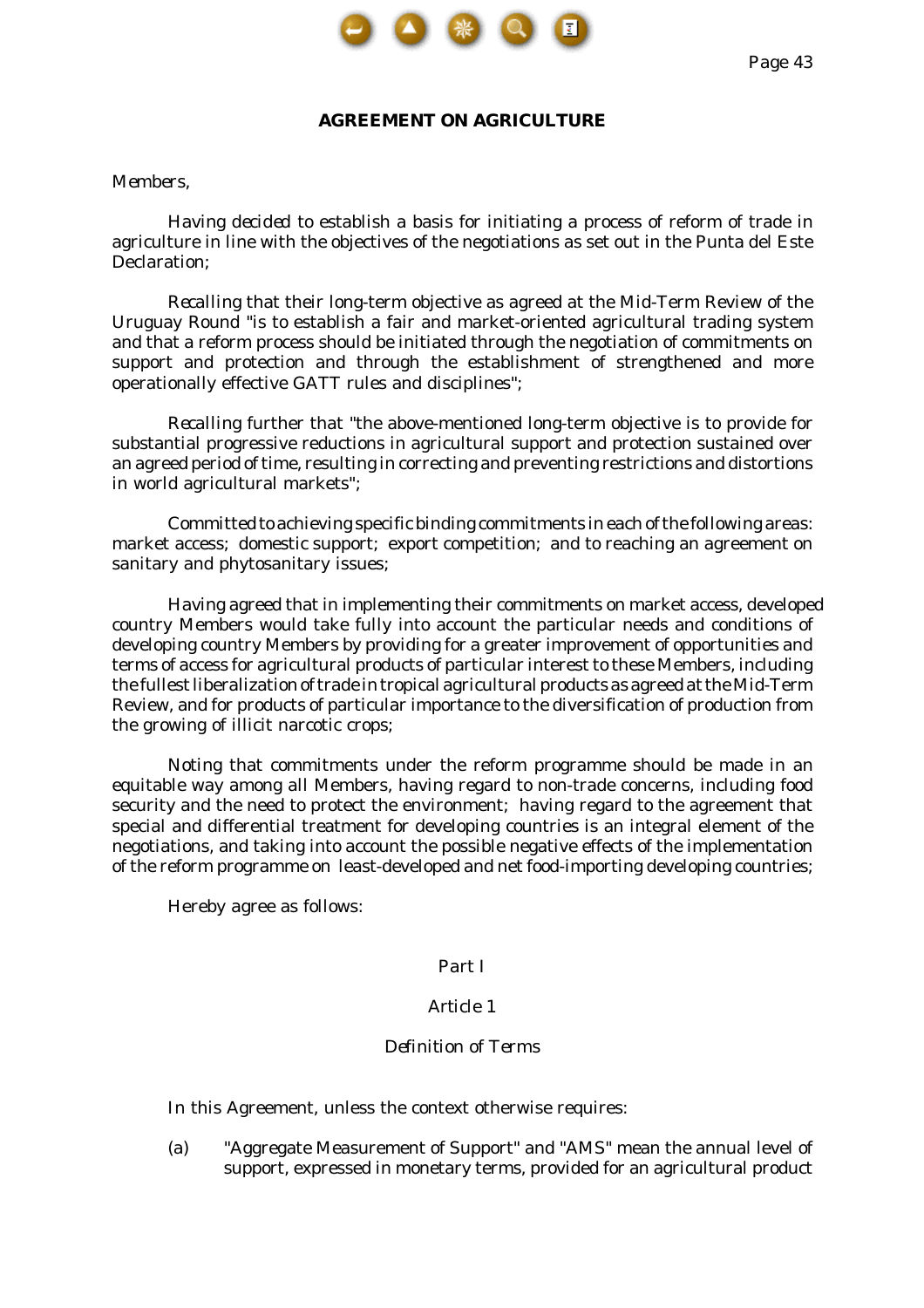

in favour of the producers of the basic agricultural product or non-productspecific support provided in favour of agricultural producers in general, other than support provided under programmes that qualify as exempt from reduction under Annex 2 to this Agreement, which is:

- (i) with respect to support provided during the base period, specified in the relevant tables of supporting material incorporated by reference in Part IV of a Member's Schedule; and
- (ii) with respect to support provided during any year of the implementation period and thereafter, calculated in accordance with the provisions of Annex 3 of this Agreement and taking into account the constituent data and methodology used in the tables of supporting material incorporated by reference in Part IV of the Member's Schedule;
- (b) "basic agricultural product" in relation to domestic support commitments is defined as the product as close as practicable to the point of first sale as specified in a Member's Schedule and in the related supporting material;
- (c) "budgetary outlays" or "outlays" includes revenue foregone;
- (d) "Equivalent Measurement of Support" means the annual level of support, expressed in monetary terms, provided to producers of a basic agricultural product through the application of one or more measures, the calculation of which in accordance with the AMS methodology is impracticable, other than support provided under programmes that qualify as exempt from reduction under Annex 2 to this Agreement, and which is:
	- (i) with respect to support provided during the base period, specified in the relevant tables of supporting material incorporated by reference in Part IV of a Member's Schedule; and
	- (ii) with respect to support provided during any year of the implementation period and thereafter, calculated in accordance with the provisions of Annex 4 of this Agreement and taking into account the constituent data and methodology used in the tables of supporting material incorporated by reference in Part IV of the Member's Schedule;
- (e) "export subsidies" refers to subsidies contingent upon export performance, including the export subsidies listed in Article 9 of this Agreement;
- (f) "implementation period" means the six-year period commencing in the year 1995, except that, for the purposes of Article 13, it means the nine-year period commencing in 1995;
- (g) "market access concessions" includes all market access commitments undertaken pursuant to this Agreement;
- (h) "Total Aggregate Measurement of Support" and "Total AMS" mean the sum of all domestic support provided in favour of agricultural producers, calculated as the sum of all aggregate measurements of support for basic agricultural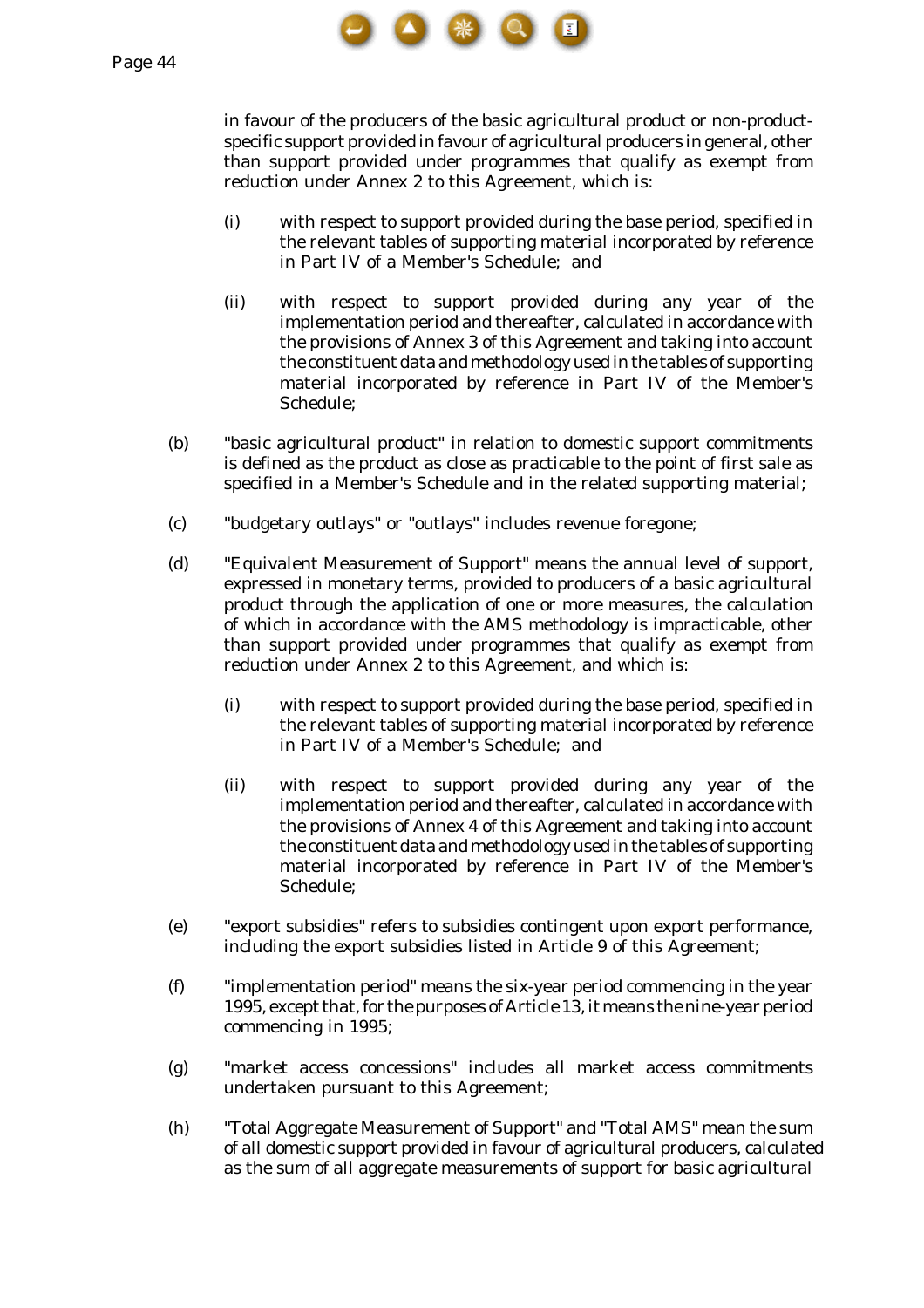

products, all non-product-specific aggregate measurements of support and all equivalent measurements of support for agricultural products, and which is:

- (i) with respect to support provided during the base period (i.e. the "Base Total AMS") and the maximum support permitted to be provided during any year of the implementation period or thereafter (i.e. the "Annual and Final Bound Commitment Levels"), as specified in Part IV of a Member's Schedule; and
- (ii) with respect to the level of support actually provided during any year of the implementation period and thereafter (i.e. the "Current Total AMS"), calculated in accordance with the provisions of this Agreement, including Article 6, and with the constituent data and methodology used in the tables of supporting material incorporated by reference in Part IV of the Member's Schedule;
- (i) "year" in paragraph (f) above and in relation to the specific commitments of a Member refers to the calendar, financial or marketing year specified in the Schedule relating to that Member.

# *Article 2*

### *Product Coverage*

This Agreement applies to the products listed in Annex 1 to this Agreement, hereinafter referred to as agricultural products.

# *Part II*

# *Article 3*

# *Incorporation of Concessions and Commitments*

1. The domestic support and export subsidy commitments in Part IV of each Member's Schedule constitute commitments limiting subsidization and are hereby made an integral part of GATT 1994.

2. Subject to the provisions of Article 6, a Member shall not provide support in favour of domestic producers in excess of the commitment levels specified in Section I of Part IV of its Schedule.

3. Subject to the provisions of paragraphs 2(b) and 4 of Article 9, a Member shall not provide export subsidies listed in paragraph 1 of Article 9 in respect of the agricultural products or groups of products specified in Section II of Part IV of its Schedule in excess of the budgetary outlay and quantity commitment levels specified therein and shall not provide such subsidies in respect of any agricultural product not specified in that Section of its Schedule.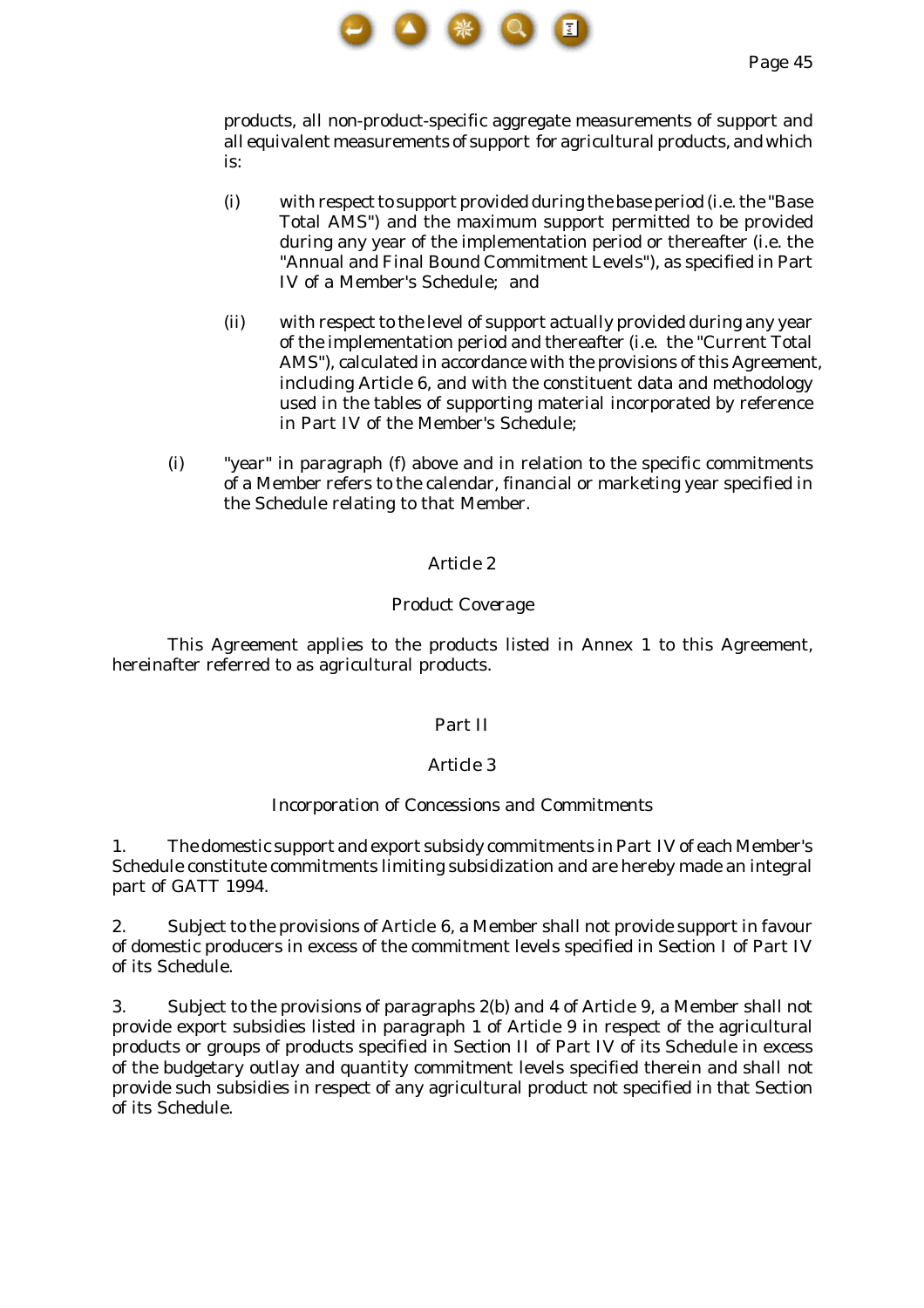$\overline{a}$ 

# *Part III*

# *Article 4*

# *Market Access*

1. Market access concessions contained in Schedules relate to bindings and reductions of tariffs, and to other market access commitments as specified therein.

2. Members shall not maintain, resort to, or revert to any measures of the kind which have been required to be converted into ordinary customs duties<sup>1</sup>, except as otherwise provided for in Article 5 and Annex 5.

# *Article 5*

# *Special Safeguard Provisions*

1. Notwithstanding the provisions of paragraph 1(b) of Article II of GATT 1994, any Member may take recourse to the provisions of paragraphs 4 and 5 below in connection with the importation of an agricultural product, in respect of which measures referred to in paragraph 2 of Article 4 of this Agreement have been converted into an ordinary customs duty and which is designated in its Schedule with the symbol "SSG" as being the subject of a concession in respect of which the provisions of this Article may be invoked, if:

- (a) the volume of imports of that product entering the customs territory of the Member granting the concession during any year exceeds a trigger level which relates to the existing market access opportunity as set out in paragraph 4; or, but not concurrently:
- (b) the price at which imports of that product may enter the customs territory of the Member granting the concession, as determined on the basis of the c.i.f. import price of the shipment concerned expressed in terms of its domestic currency, falls below a trigger price equal to the average 1986 to 1988 reference price<sup>2</sup> for the product concerned.

2. Imports under current and minimum access commitments established as part of a concession referred to in paragraph 1 above shall be counted for the purpose of determining the volume of imports required for invoking the provisions of subparagraph 1(a) and paragraph 4, but imports under such commitments shall not be affected by any additional duty imposed under either subparagraph 1(a) and paragraph 4 or subparagraph 1(b) and paragraph 5 below.

<sup>&</sup>lt;sup>1</sup>These measures include quantitative import restrictions, variable import levies, minimum import prices, discretionary import licensing, non-tariff measures maintained through state-trading enterprises, voluntary export restraints, and similar border measures other than ordinary customs duties, whether or not the measures are maintained under country-specific derogations from the provisions of GATT 1947, but not measures maintained under balance-of-payments provisions or under other general, non-agriculture-specific provisions of GATT 1994 or of the other Multilateral Trade Agreements in Annex 1A to the WTO Agreement.

 ${}^{2}$ The reference price used to invoke the provisions of this subparagraph shall, in general, be the average c.i.f. unit value of the product concerned, or otherwise shall be an appropriate price in terms of the quality of the product and its stage of processing. It shall, following its initial use, be publicly specified and available to the extent necessary to allow other Members to assess the additional duty that may be levied.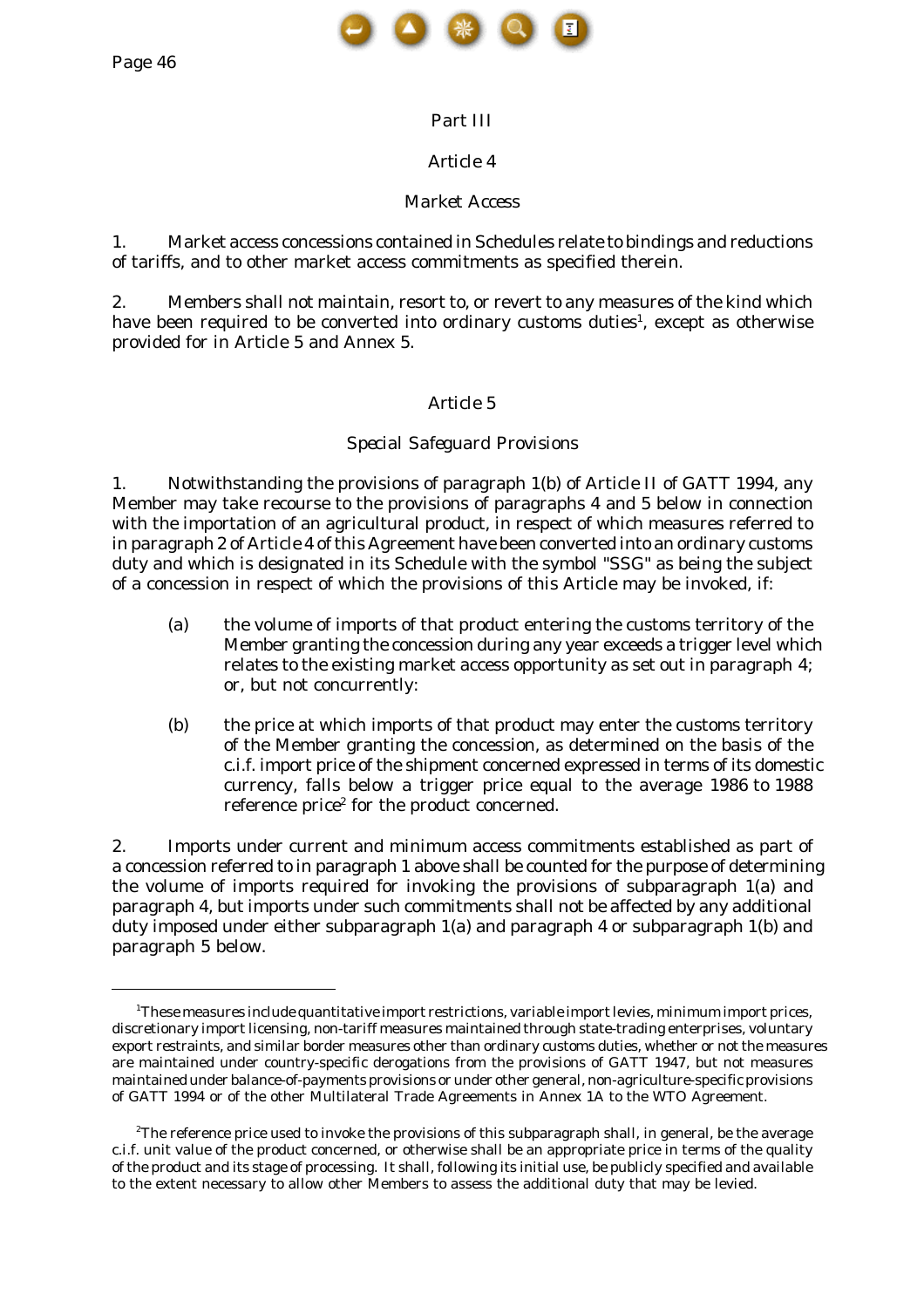

3. Any supplies of the product in question which were *en route* on the basis of a contract settled before the additional duty is imposed under subparagraph 1(a) and paragraph 4 shall be exempted from any such additional duty, provided that they may be counted in the volume of imports of the product in question during the following year for the purposes of triggering the provisions of subparagraph 1(a) in that year.

4. Any additional duty imposed under subparagraph 1(a) shall only be maintained until the end of the year in which it has been imposed, and may only be levied at a level which shall not exceed one third of the level of the ordinary customs duty in effect in the year in which the action is taken. The trigger level shall be set according to the following schedule based on market access opportunities defined as imports as a percentage of the corresponding domestic consumption $^3$  during the three preceding years for which data are available:

- (a) where such market access opportunities for a product are less than or equal to 10 per cent, the base trigger level shall equal 125 per cent;
- (b) where such market access opportunities for a product are greater than 10 per cent but less than or equal to 30 per cent, the base trigger level shall equal 110 per cent;
- (c) where such market access opportunities for a product are greater than 30 per cent, the base trigger level shall equal 105 per cent.

In all cases the additional duty may be imposed in any year where the absolute volume of imports of the product concerned entering the customs territory of the Member granting the concession exceeds the sum of (*x*) the base trigger level set out above multiplied by the average quantity of imports during the three preceding years for which data are available and (*y*) the absolute volume change in domestic consumption of the product concerned in the most recent year for which data are available compared to the preceding year, provided that the trigger level shall not be less than 105 per cent of the average quantity of imports in (*x*) above.

5. The additional duty imposed under subparagraph 1(b) shall be set according to the following schedule:

- (a) if the difference between the c.i.f. import price of the shipment expressed in terms of the domestic currency (hereinafter referred to as the "import price") and the trigger price as defined under that subparagraph is less than or equal to 10 per cent of the trigger price, no additional duty shall be imposed;
- (b) if the difference between the import price and the trigger price (hereinafter referred to as the "difference") is greater than 10 per cent but less than or equal to 40 per cent of the trigger price, the additional duty shall equal 30 per cent of the amount by which the difference exceeds 10 per cent;
- (c) if the difference is greater than 40 per cent but less than or equal to 60 per cent of the trigger price, the additional duty shall equal 50 per cent

 $\overline{a}$ 

<sup>&</sup>lt;sup>3</sup>Where domestic consumption is not taken into account, the base trigger level under subparagraph  $4(a)$ shall apply.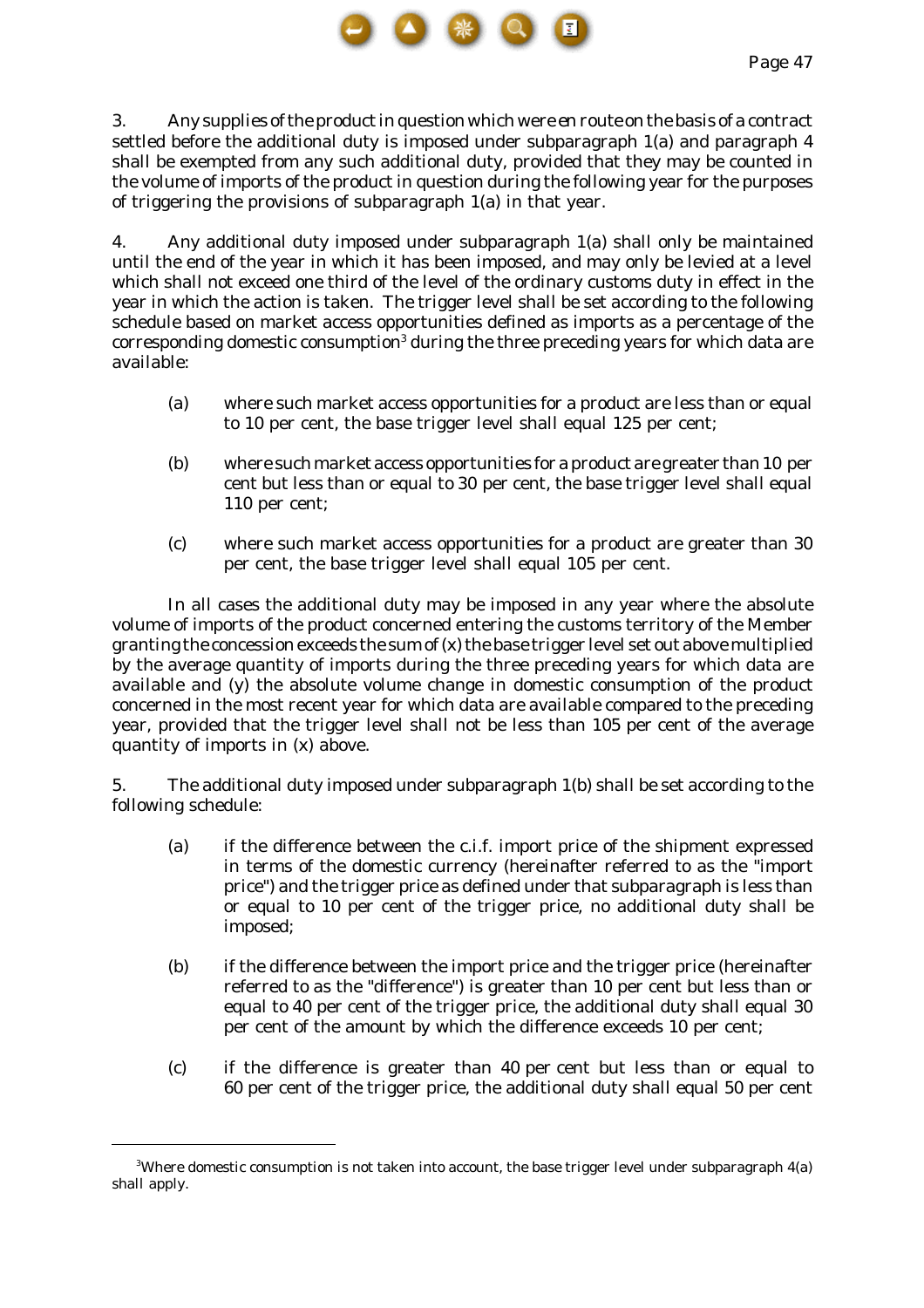



of the amount by which the difference exceeds 40 per cent, plus the additional duty allowed under (b);

- (d) if the difference is greater than 60 per cent but less than or equal to 75 per cent, the additional duty shall equal 70 per cent of the amount by which the difference exceeds 60 per cent of the trigger price, plus the additional duties allowed under (b) and (c);
- (e) if the difference is greater than 75 per cent of the trigger price, the additional duty shall equal 90 per cent of the amount by which the difference exceeds 75 per cent, plus the additional duties allowed under (b), (c) and (d).

6. For perishable and seasonal products, the conditions set out above shall be applied in such a manner as to take account of the specific characteristics of such products. In particular, shorter time periods under subparagraph 1(a) and paragraph 4 may be used in reference to the corresponding periods in the base period and different reference prices for different periods may be used under subparagraph 1(b).

7. The operation of the special safeguard shall be carried out in a transparent manner. Any Member taking action under subparagraph 1(a) above shall give notice in writing, including relevant data, to the Committee on Agriculture as far in advance as may be practicable and in any event within 10 days of the implementation of such action. In cases where changes in consumption volumes must be allocated to individual tariff lines subject to action under paragraph 4, relevant data shall include the information and methods used to allocate these changes. A Member taking action under paragraph 4 shall afford any interested Members the opportunity to consult with it in respect of the conditions of application of such action. Any Member taking action under subparagraph 1(b) above shall give notice in writing, including relevant data, to the Committee on Agriculture within 10 days of the implementation of the first such action or, for perishable and seasonal products, the first action in any period. Members undertake, as far as practicable, not to take recourse to the provisions of subparagraph 1(b) where the volume of imports of the products concerned are declining. In either case a Member taking such action shall afford any interested Members the opportunity to consult with it in respect of the conditions of application of such action.

8. Where measures are taken in conformity with paragraphs 1 through 7 above, Members undertake not to have recourse, in respect of such measures, to the provisions of paragraphs 1(a) and 3 of Article XIX of GATT 1994 or paragraph 2 of Article 8 of the Agreement on Safeguards.

9. The provisions of this Article shall remain in force for the duration of the reform process as determined under Article 20.

# *Part IV*

# *Article 6*

# *Domestic Support Commitments*

1. The domestic support reduction commitments of each Member contained in Part IV of its Schedule shall apply to all of its domestic support measures in favour of agricultural producers with the exception of domestic measures which are not subject to reduction in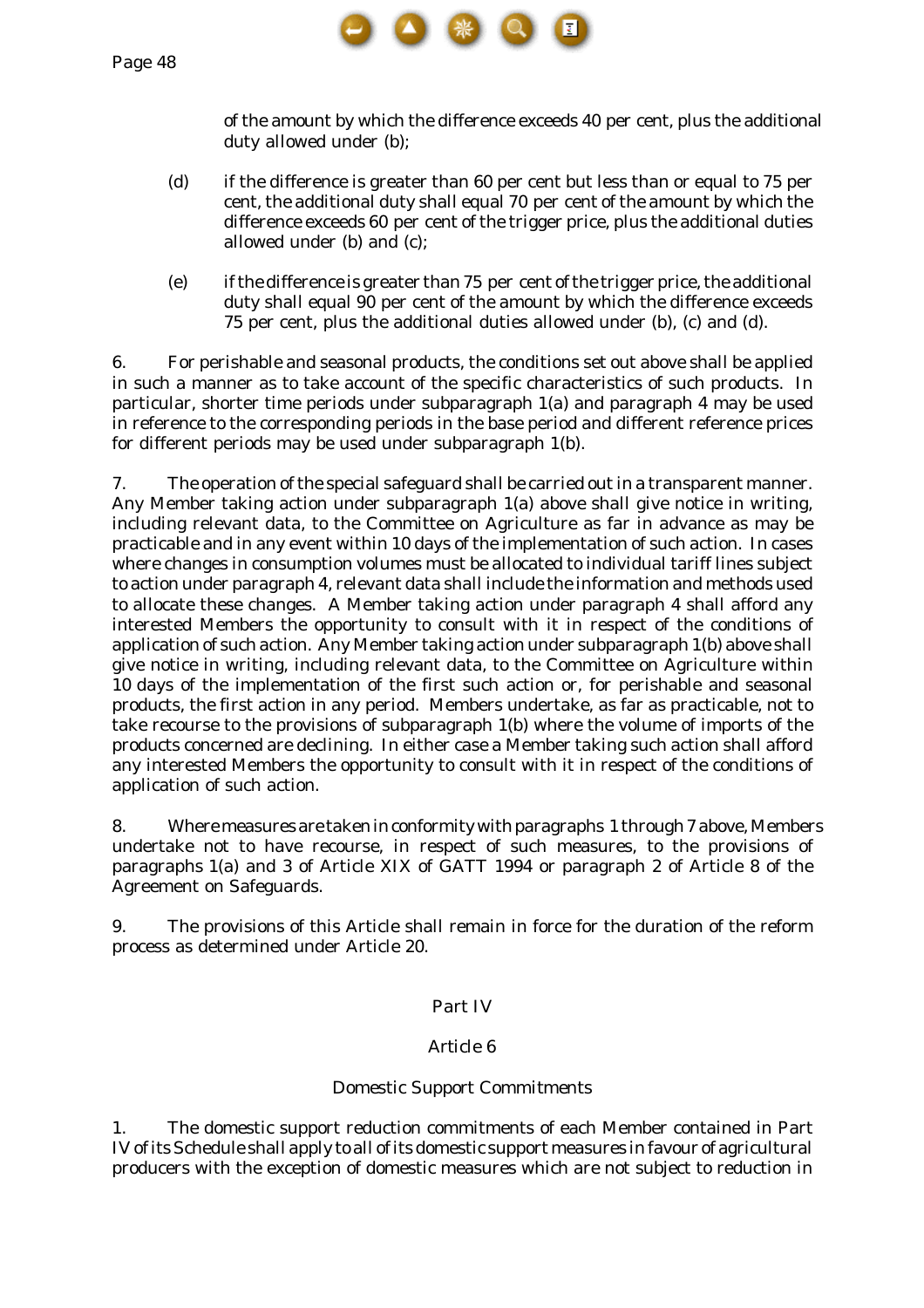

terms of the criteria set out in this Article and in Annex 2 to this Agreement. The commitments are expressed in terms of Total Aggregate Measurement of Support and "Annual and Final Bound Commitment Levels".

2. In accordance with the Mid-Term Review Agreement that government measures of assistance, whether direct or indirect, to encourage agricultural and rural development are an integral part of the development programmes of developing countries, investment subsidies which are generally available to agriculture in developing country Members and agricultural input subsidies generally available to low-income or resource-poor producers in developing country Members shall be exempt from domestic support reduction commitments that would otherwise be applicable to such measures, as shall domestic support to producers in developing country Members to encourage diversification from growing illicit narcotic crops. Domestic support meeting the criteria of this paragraph shall not be required to be included in a Member's calculation of its Current Total AMS.

3. A Member shall be considered to be in compliance with its domestic support reduction commitments in any year in which its domestic support in favour of agricultural producers expressed in terms of Current Total AMS does not exceed the corresponding annual or final bound commitment level specified in Part IV of the Member's Schedule.

- 4. (a) A Member shall not be required to include in the calculation of its Current Total AMS and shall not be required to reduce:
	- (i) product-specific domestic support which would otherwise be required to be included in a Member's calculation of its Current AMS where such support does not exceed 5 per cent of that Member's total value of production of a basic agricultural product during the relevant year; and
	- (ii) non-product-specific domestic support which would otherwise be required to be included in a Member's calculation of its Current AMS where such support does not exceed 5 per cent of the value of that Member's total agricultural production.
	- (b) For developing country Members, the *de minimis* percentage under this paragraph shall be 10 per cent.
- 5. (a) Direct payments under production-limiting programmes shall not be subject to the commitment to reduce domestic support if:
	- (i) such payments are based on fixed area and yields; or
	- (ii) such payments are made on 85 per cent or less of the base level of production; or
	- (iii) livestock payments are made on a fixed number of head.
	- (b) The exemption from the reduction commitment for direct payments meeting the above criteria shall be reflected by the exclusion of the value of those direct payments in a Member's calculation of its Current Total AMS.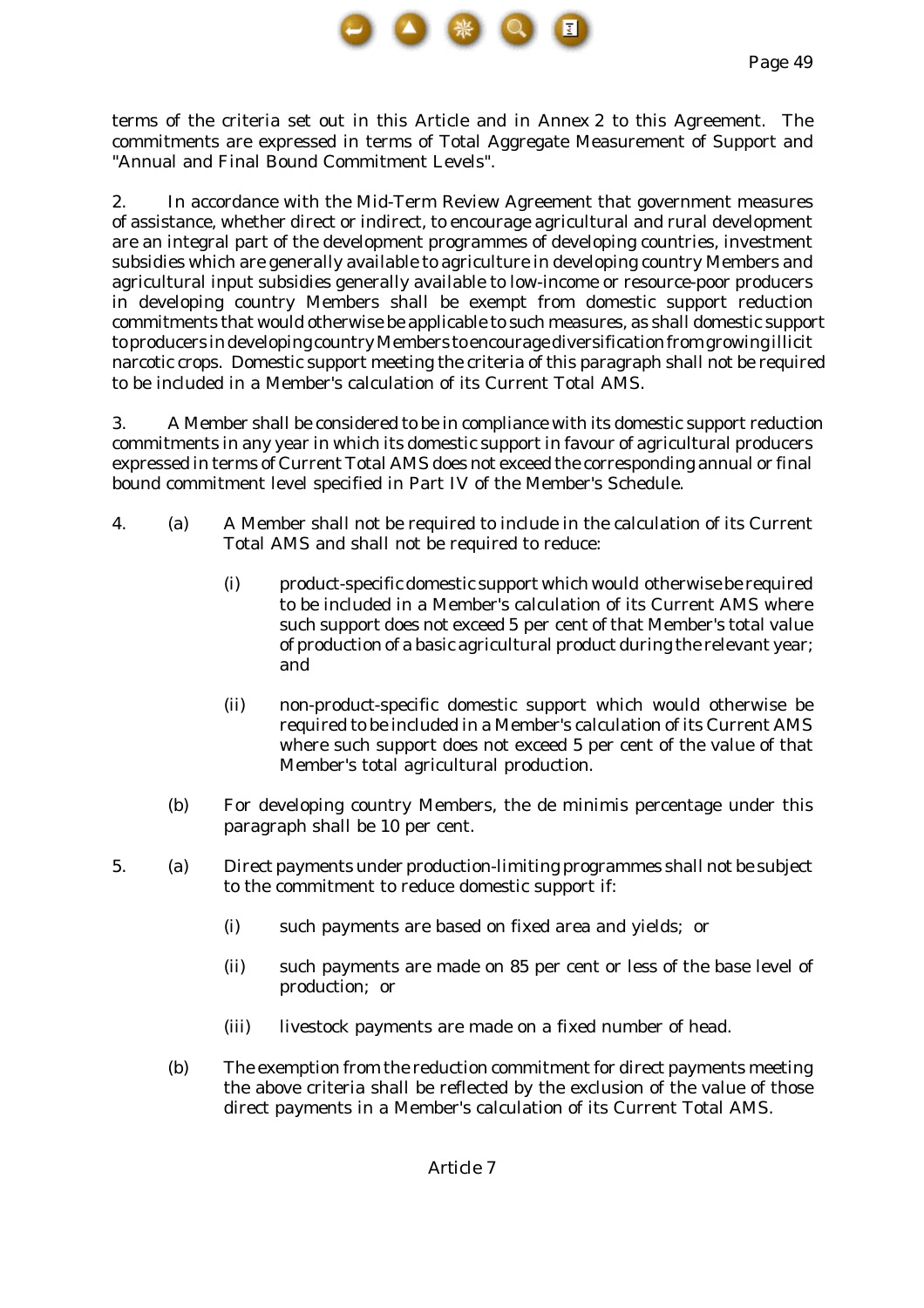

### *General Disciplines on Domestic Support*

1. Each Member shall ensure that any domestic support measures in favour of agricultural producers which are not subject to reduction commitments because they qualify under the criteria set out in Annex 2 to this Agreement are maintained in conformity therewith.

- 2. (a) Any domestic support measure in favour of agricultural producers, including any modification to such measure, and any measure that is subsequently introduced that cannot be shown to satisfy the criteria in Annex 2 to this Agreement or to be exempt from reduction by reason of any other provision of this Agreement shall be included in the Member's calculation of its Current Total AMS.
	- (b) Where no Total AMS commitment exists in Part IV of a Member's Schedule, the Member shall not provide support to agricultural producers in excess of the relevant *de minimis* level set out in paragraph 4 of Article 6.

# *Part V*

### *Article 8*

### *Export Competition Commitments*

Each Member undertakes not to provide export subsidies otherwise than in conformity with this Agreement and with the commitments as specified in that Member's Schedule.

#### *Article 9*

#### *Export Subsidy Commitments*

1. The following export subsidies are subject to reduction commitments under this Agreement:

- (a) the provision by governments or their agencies of direct subsidies, including payments-in-kind, to a firm, to an industry, to producers of an agricultural product, to a cooperative or other association of such producers, or to a marketing board, contingent on export performance;
- (b) the sale or disposal for export by governments or their agencies of noncommercial stocks of agricultural products at a price lower than the comparable price charged for the like product to buyers in the domestic market;
- (c) payments on the export of an agricultural product that are financed by virtue of governmental action, whether or not a charge on the public account is involved, including payments that are financed from the proceeds of a levy imposed on the agricultural product concerned or on an agricultural product from which the exported product is derived;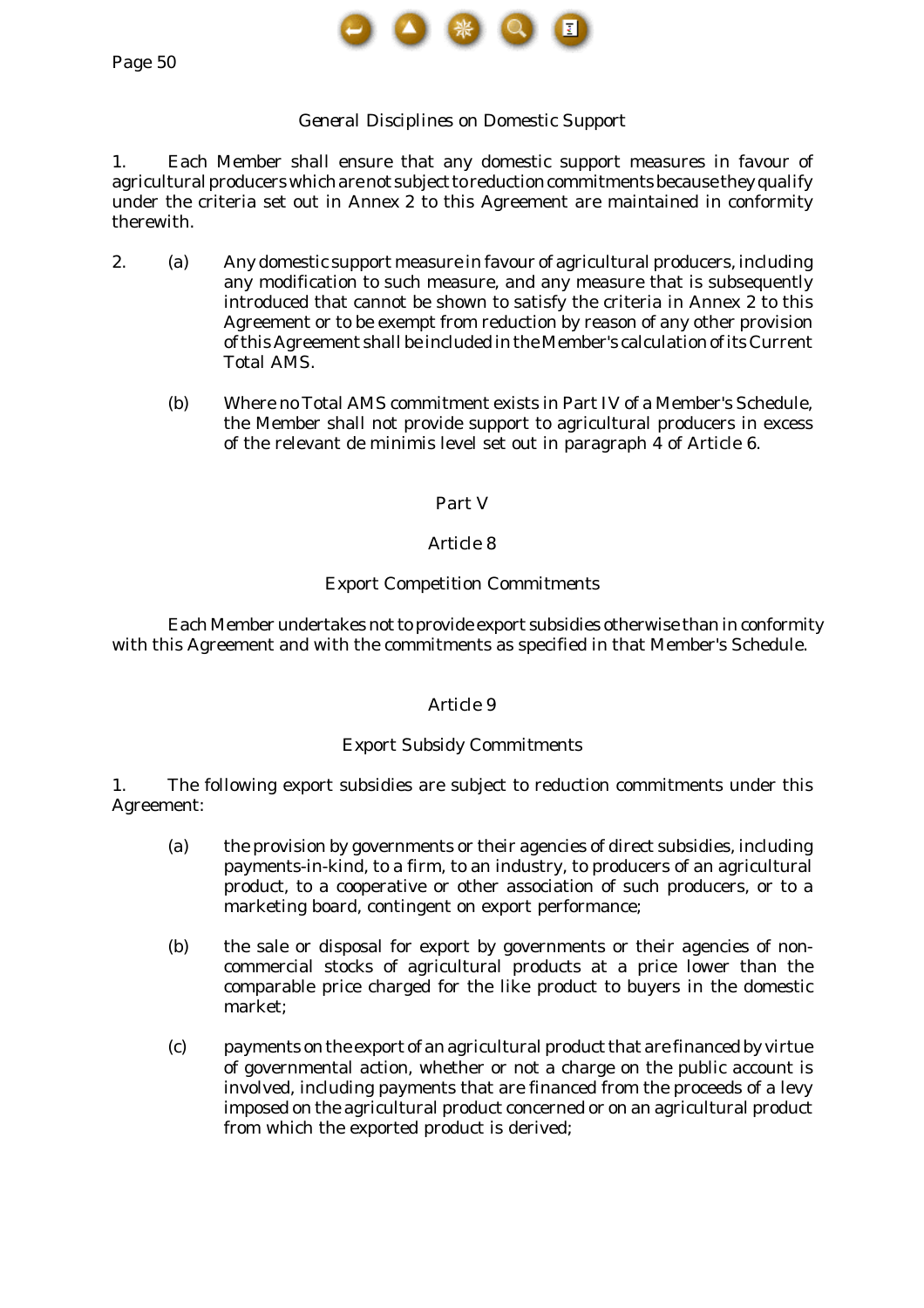

- (d) the provision of subsidies to reduce the costs of marketing exports of agricultural products (other than widely available export promotion and advisory services) including handling, upgrading and other processing costs, and the costs of international transport and freight;
- (e) internal transport and freight charges on export shipments, provided or mandated by governments, on terms more favourable than for domestic shipments;
- (f) subsidies on agricultural products contingent on their incorporation in exported products.
- 2. (a) Except as provided in subparagraph (b), the export subsidy commitment levels for each year of the implementation period, as specified in a Member's Schedule, represent with respect to the export subsidies listed in paragraph 1 of this Article:
	- (i) in the case of budgetary outlay reduction commitments, the maximum level of expenditure for such subsidies that may be allocated or incurred in that year in respect of the agricultural product, or group of products, concerned; and
	- (ii) in the case of export quantity reduction commitments, the maximum quantity of an agricultural product, or group of products, in respect of which such export subsidies may be granted in that year.
	- (b) In any of the second through fifth years of the implementation period, a Member may provide export subsidies listed in paragraph 1 above in a given year in excess of the corresponding annual commitment levels in respect of the products or groups of products specified in Part IV of the Member's Schedule, provided that:
		- (i) the cumulative amounts of budgetary outlays for such subsidies, from the beginning of the implementation period through the year in question, does not exceed the cumulative amounts that would have resulted from full compliance with the relevant annual outlay commitment levels specified in the Member's Schedule by more than 3 per cent of the base period level of such budgetary outlays;
		- (ii) the cumulative quantities exported with the benefit of such export subsidies, from the beginning of the implementation period through the year in question, does not exceed the cumulative quantities that would have resulted from full compliance with the relevant annual quantity commitment levels specified in the Member's Schedule by more than 1.75 per cent of the base period quantities;
		- (iii) the total cumulative amounts of budgetary outlays for such export subsidies and the quantities benefiting from such export subsidies over the entire implementation period are no greater than the totals that would have resulted from full compliance with the relevant annual commitment levels specified in the Member's Schedule; and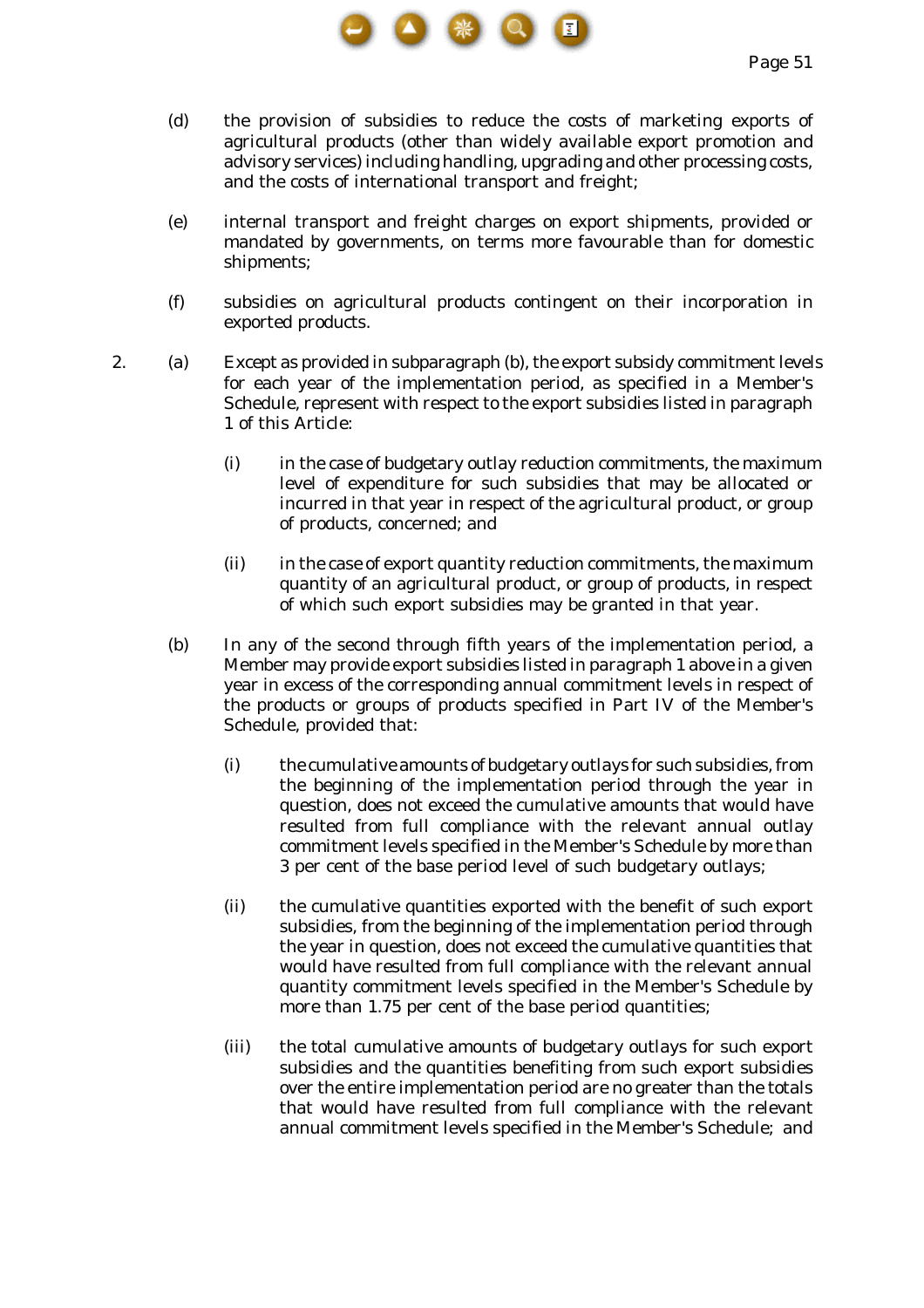

(iv) the Member's budgetary outlays for export subsidies and the quantities benefiting from such subsidies, at the conclusion of the implementation period, are no greater than 64 per cent and 79 per cent of the 1986- 1990 base period levels, respectively. For developing country Members these percentages shall be 76 and 86 per cent, respectively.

3. Commitments relating to limitations on the extension of the scope of export subsidization are as specified in Schedules.

4. During the implementation period, developing country Members shall not be required to undertake commitments in respect of the export subsidies listed in subparagraphs (d) and (e) of paragraph 1 above, provided that these are not applied in a manner that would circumvent reduction commitments.

# *Article 10*

# *Prevention of Circumvention of Export Subsidy Commitments*

1. Export subsidies not listed in paragraph 1 of Article 9 shall not be applied in a manner which results in, or which threatens to lead to, circumvention of export subsidy commitments; nor shall non-commercial transactions be used to circumvent such commitments.

2. Members undertake to work toward the development of internationally agreed disciplines to govern the provision of export credits, export credit guarantees or insurance programmes and, after agreement on such disciplines, to provide export credits, export credit guarantees or insurance programmes only in conformity therewith.

3. Any Member which claims that any quantity exported in excess of a reduction commitment level is not subsidized must establish that no export subsidy, whether listed in Article 9 or not, has been granted in respect of the quantity of exports in question.

4. Members donors of international food aid shall ensure:

- (a) that the provision of international food aid is not tied directly or indirectly to commercial exports of agricultural products to recipient countries;
- (b) that international food aid transactions, including bilateral food aid which is monetized, shall be carried out in accordance with the FAO "Principles of Surplus Disposal and Consultative Obligations", including, where appropriate, the system of Usual Marketing Requirements (UMRs); and
- (c) that such aid shall be provided to the extent possible in fully grant form or on terms no less concessional than those provided for in Article IV of the Food Aid Convention 1986.

# *Article 11*

# *Incorporated Products*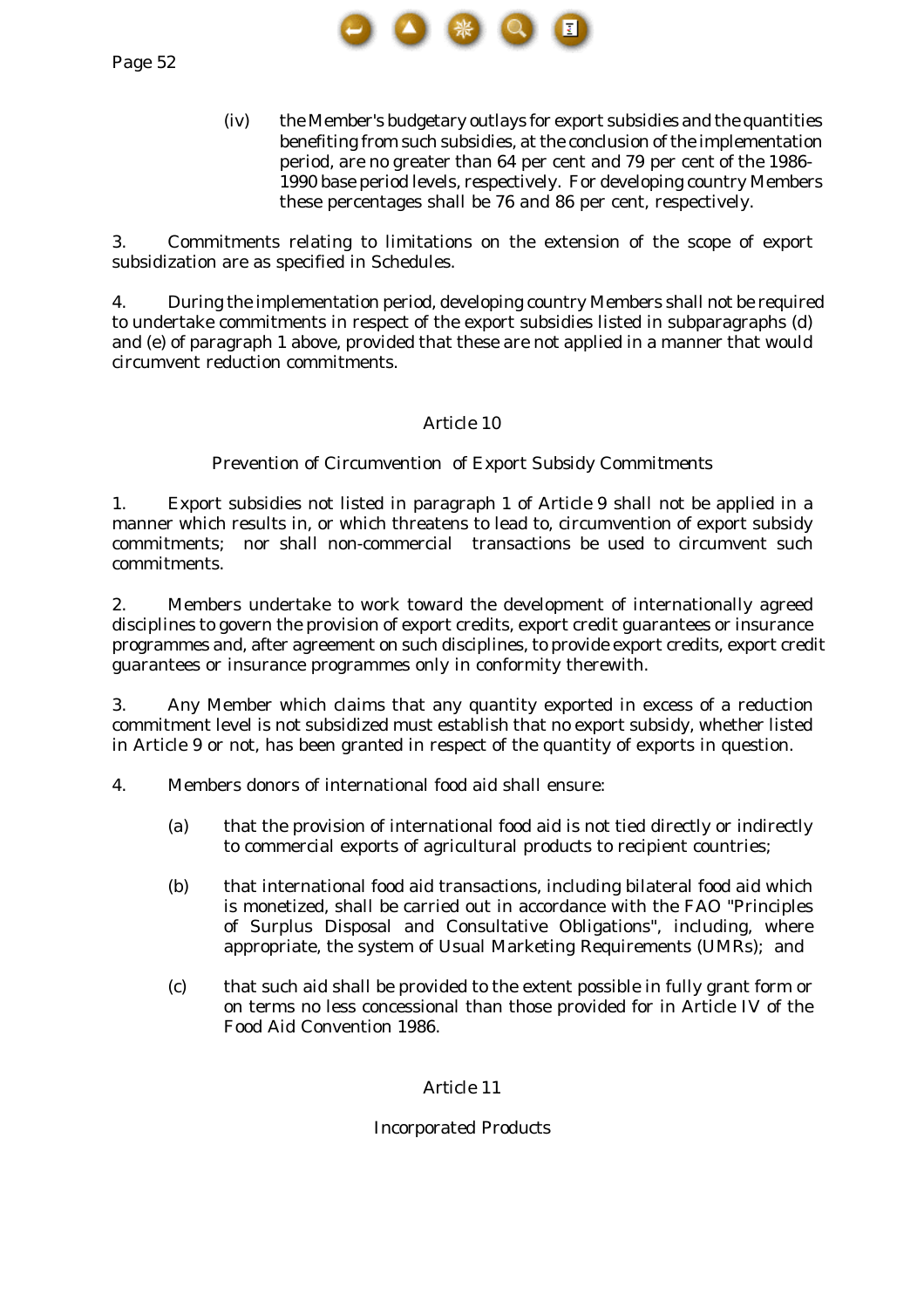

In no case may the per-unit subsidy paid on an incorporated agricultural primary product exceed the per-unit export subsidy that would be payable on exports of the primary product as such.

### *Part VI*

### *Article 12*

### *Disciplines on Export Prohibitions and Restrictions*

1. Where any Member institutes any new export prohibition or restriction on foodstuffs in accordance with paragraph 2(a) of Article XI of GATT 1994, the Member shall observe the following provisions:

- (a) the Member instituting the export prohibition or restriction shall give due consideration to the effects of such prohibition or restriction on importing Members' food security;
- (b) before any Member institutes an export prohibition or restriction, it shall give notice in writing, as far in advance as practicable, to the Committee on Agriculture comprising such information as the nature and the duration of such measure, and shall consult, upon request, with any other Member having a substantial interest as an importer with respect to any matter related to the measure in question. The Member instituting such export prohibition or restriction shall provide, upon request, such a Member with necessary information.

2. The provisions of this Article shall not apply to any developing country Member, unless the measure is taken by a developing country Member which is a net-food exporter of the specific foodstuff concerned.

# *Part VII*

# *Article 13*

#### *Due Restraint*

During the implementation period, notwithstanding the provisions of GATT 1994 and the Agreement on Subsidies and Countervailing Measures (referred to in this Article as the "Subsidies Agreement"):

- (a) domestic support measures that conform fully to the provisions of Annex 2 to this Agreement shall be:
	- $(i)$  non-actionable subsidies for purposes of countervailing duties<sup>4</sup>;
	- (ii) exempt from actions based on Article XVI of GATT 1994 and Part III of the Subsidies Agreement; and

 $\overline{a}$ 

<sup>4</sup> "Countervailing duties" where referred to in this Article are those covered by Article VI of GATT 1994 and Part V of the Agreement on Subsidies and Countervailing Measures.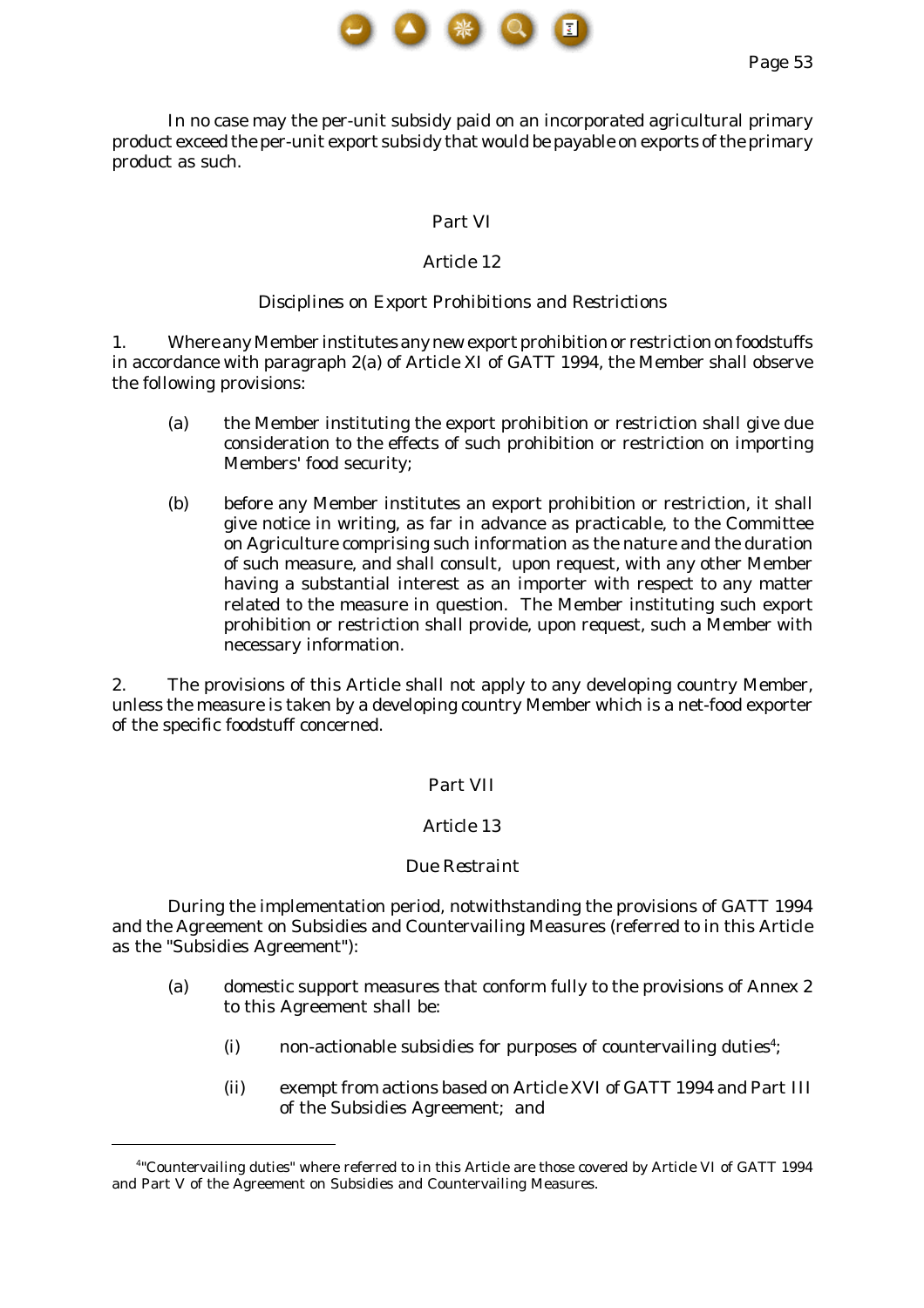

- (iii) exempt from actions based on non-violation nullification or impairment of the benefits of tariff concessions accruing to another Member under Article II of GATT 1994, in the sense of paragraph 1(b) of Article XXIII of GATT 1994;
- (b) domestic support measures that conform fully to the provisions of Article 6 of this Agreement including direct payments that conform to the requirements of paragraph 5 thereof, as reflected in each Member's Schedule, as well as domestic support within *de minimis* levels and in conformity with paragraph 2 of Article 6, shall be:
	- (i) exempt from the imposition of countervailing duties unless a determination of injury or threat thereof is made in accordance with Article VI of GATT 1994 and Part V of the Subsidies Agreement, and due restraint shall be shown in initiating any countervailing duty investigations;
	- (ii) exempt from actions based on paragraph 1 of Article XVI of GATT 1994 or Articles 5 and 6 of the Subsidies Agreement, provided that such measures do not grant support to a specific commodity in excess of that decided during the 1992 marketing year; and
	- (iii) exempt from actions based on non-violation nullification or impairment of the benefits of tariff concessions accruing to another Member under Article II of GATT 1994, in the sense of paragraph 1(b) of Article XXIII of GATT 1994, provided that such measures do not grant support to a specific commodity in excess of that decided during the 1992 marketing year;
- (c) export subsidies that conform fully to the provisions of Part V of this Agreement, as reflected in each Member's Schedule, shall be:
	- (i) subject to countervailing duties only upon a determination of injury or threat thereof based on volume, effect on prices, or consequent impact in accordance with Article VI of GATT 1994 and Part V of the Subsidies Agreement, and due restraint shall be shown in initiating any countervailing duty investigations; and
	- (ii) exempt from actions based on Article XVI of GATT 1994 or Articles 3, 5 and 6 of the Subsidies Agreement.

# *Part VIII*

# *Article 14*

#### *Sanitary and Phytosanitary Measures*

Members agree to give effect to the Agreement on the Application of Sanitary and Phytosanitary Measures.

Page 54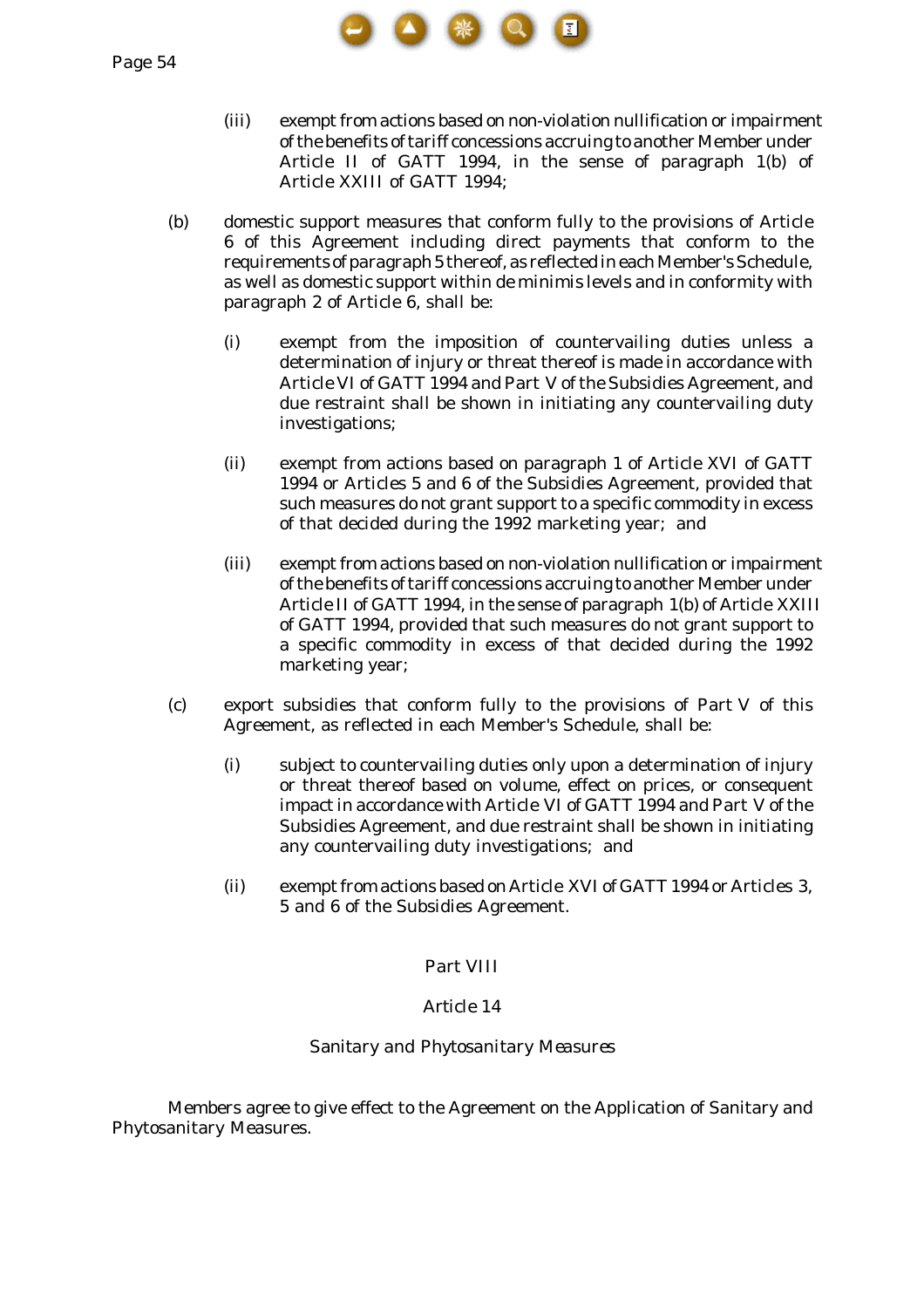

# *Part IX*

# *Article 15*

# *Special and Differential Treatment*

1. In keeping with the recognition that differential and more favourable treatment for developing country Members is an integral part of the negotiation, special and differential treatment in respect of commitments shall be provided as set out in the relevant provisions of this Agreement and embodied in the Schedules of concessions and commitments.

2. Developing country Members shall have the flexibility to implement reduction commitments over a period of up to 10 years. Least-developed country Members shall not be required to undertake reduction commitments.

# *Part X*

# *Article 16*

# *Least-Developed and Net Food-Importing Developing Countries*

1. Developed country Members shall take such action as is provided for within the framework of the Decision on Measures Concerning the Possible Negative Effects of the Reform Programme on Least-Developed and Net Food-Importing Developing Countries.

2. The Committee on Agriculture shall monitor, as appropriate, the follow-up to this Decision.

# *Part XI*

# *Article 17*

# *Committee on Agriculture*

# A Committee on Agriculture is hereby established.

# *Article 18*

# *Review of the Implementation of Commitments*

1. Progress in the implementation of commitments negotiated under the Uruguay Round reform programme shall be reviewed by the Committee on Agriculture.

2. The review process shall be undertaken on the basis of notifications submitted by Members in relation to such matters and at such intervals as shall be determined, as well as on the basis of such documentation as the Secretariat may be requested to prepare in order to facilitate the review process.

3. In addition to the notifications to be submitted under paragraph 2, any new domestic support measure, or modification of an existing measure, for which exemption from reduction is claimed shall be notified promptly. This notification shall contain details of the new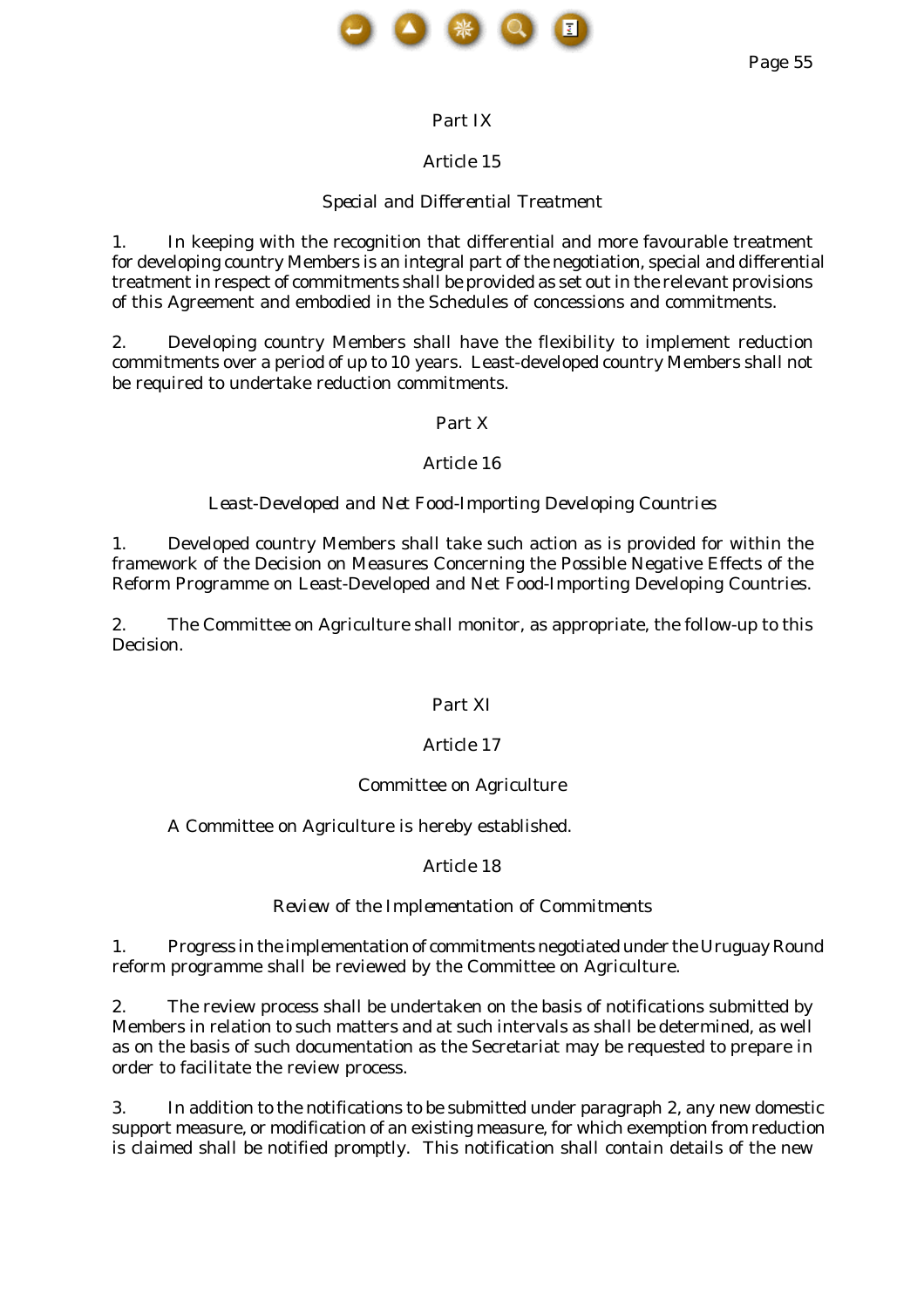

or modified measure and its conformity with the agreed criteria as set out either in Article 6 or in Annex 2.

4. In the review process Members shall give due consideration to the influence of excessive rates of inflation on the ability of any Member to abide by its domestic support commitments.

5. Members agree to consult annually in the Committee on Agriculture with respect to their participation in the normal growth of world trade in agricultural products within the framework of the commitments on export subsidies under this Agreement.

6. The review process shall provide an opportunity for Members to raise any matter relevant to the implementation of commitments under the reform programme as set out in this Agreement.

7. Any Member may bring to the attention of the Committee on Agriculture any measure which it considers ought to have been notified by another Member.

# *Article 19*

# *Consultation and Dispute Settlement*

The provisions of Articles XXII and XXIII of GATT 1994, as elaborated and applied by the Dispute Settlement Understanding, shall apply to consultations and the settlement of disputes under this Agreement.

# *Part XII*

# *Article 20*

# *Continuation of the Reform Process*

Recognizing that the long-term objective of substantial progressive reductions in support and protection resulting in fundamental reform is an ongoing process, Members agree that negotiations for continuing the process will be initiated one year before the end of the implementation period, taking into account:

- (a) the experience to that date from implementing the reduction commitments;
- (b) the effects of the reduction commitments on world trade in agriculture;
- (c) non-trade concerns, special and differential treatment to developing country Members, and the objective to establish a fair and market-oriented agricultural trading system, and the other objectives and concerns mentioned in the preamble to this Agreement; and
- (d) what further commitments are necessary to achieve the above mentioned long-term objectives.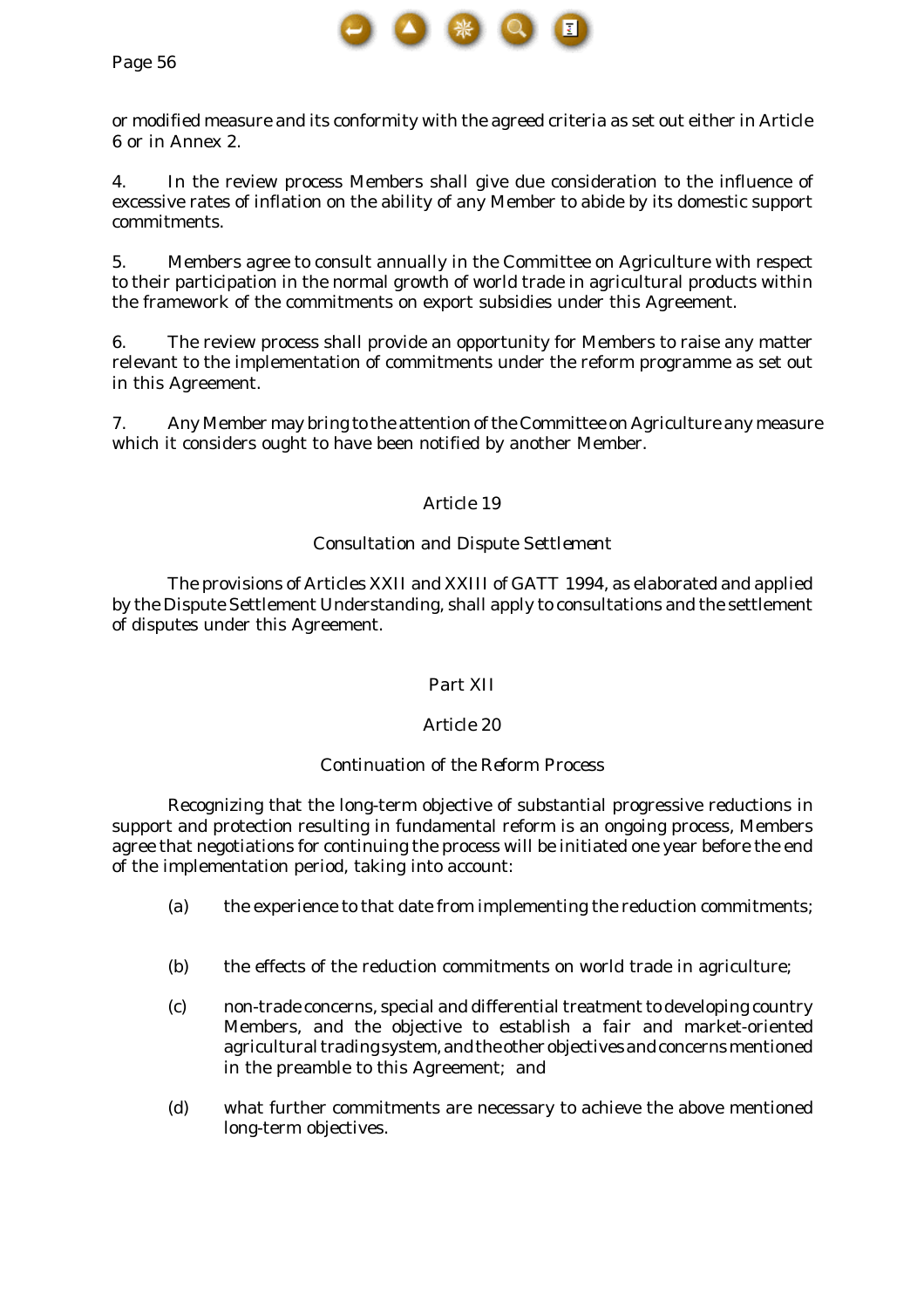

# *Part XIII*

# *Article 21*

# *Final Provisions*

1. The provisions of GATT 1994 and of other Multilateral Trade Agreements in Annex 1A to the WTO Agreement shall apply subject to the provisions of this Agreement.

2. The Annexes to this Agreement are hereby made an integral part of this Agreement.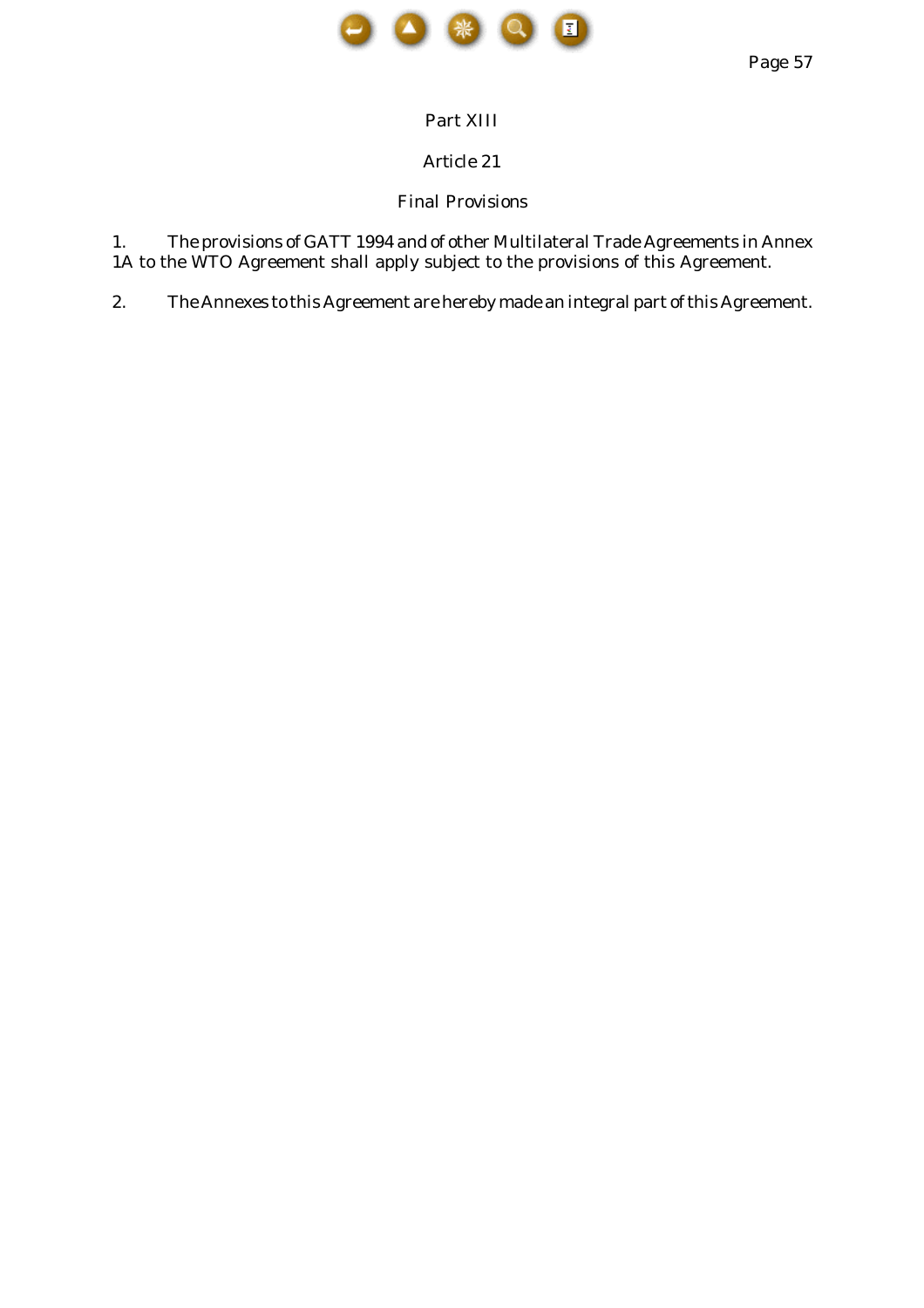

# ANNEX 1

# PRODUCT COVERAGE

### 1. This Agreement shall cover the following products:

(i) HS Chapters 1 to 24 less fish and fish products, plus\*

| (ii) | <b>HS Code</b>     | 2905.43        | (mannitol)                                             |
|------|--------------------|----------------|--------------------------------------------------------|
|      | <b>HS Code</b>     | 2905.44        | (sorbitol)                                             |
|      | <b>HS</b> Heading  | 33.01          | (essential oils)                                       |
|      | <b>HS</b> Headings | 35.01 to 35.05 | (albuminoidal substances,<br>modified starches, glues) |
|      | <b>HS Code</b>     | 3809.10        | (finishing agents)                                     |
|      | <b>HS Code</b>     | 3823.60        | (sorbitol n.e.p.)                                      |
|      | <b>HS</b> Headings | 41.01 to 41.03 | (hides and skins)                                      |
|      | <b>HS Heading</b>  | 43.01          | (raw furskins)                                         |
|      | <b>HS Headings</b> | 50.01 to 50.03 | (raw silk and silk waste)                              |
|      | <b>HS</b> Headings | 51.01 to 51.03 | (wool and animal hair)                                 |
|      | <b>HS</b> Headings | 52.01 to 52.03 | (raw cotton, waste and cotton<br>carded or combed)     |
|      | <b>HS</b> Heading  | 53.01          | (raw flax)                                             |
|      | <b>HS</b> Heading  | 53.02          | (raw hemp)                                             |

2. The foregoing shall not limit the product coverage of the Agreement on the Application of Sanitary and Phytosanitary Measures.

\*The product descriptions in round brackets are not necessarily exhaustive.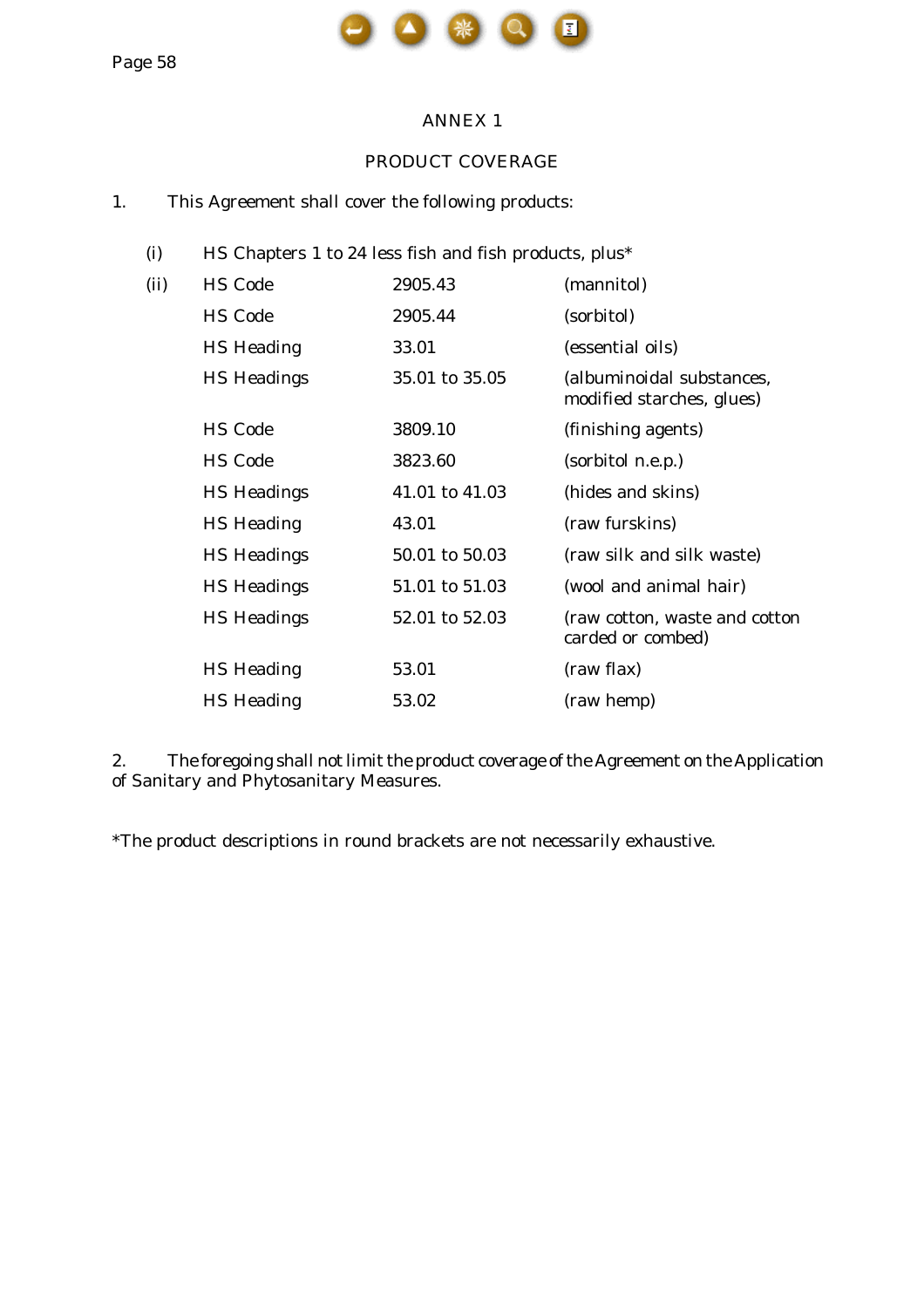

#### ANNEX 2

#### DOMESTIC SUPPORT: THE BASIS FOR EXEMPTION FROM THE REDUCTION COMMITMENTS

1. Domestic support measures for which exemption from the reduction commitments is claimed shall meet the fundamental requirement that they have no, or at most minimal, trade-distorting effects or effects on production. Accordingly, all measures for which exemption is claimed shall conform to the following basic criteria:

- (a) the support in question shall be provided through a publicly-funded government programme (including government revenue foregone) not involving transfers from consumers; and,
- (b) the support in question shall not have the effect of providing price support to producers;

plus policy-specific criteria and conditions as set out below.

*Government Service Programmes*

2. General services

Policies in this category involve expenditures (or revenue foregone) in relation to programmes which provide services or benefits to agriculture or the rural community. They shall not involve direct payments to producers or processors. Such programmes, which include but are not restricted to the following list, shall meet the general criteria in paragraph 1 above and policy-specific conditions where set out below:

- (a) research, including general research, research in connection with environmental programmes, and research programmes relating to particular products;
- (b) pest and disease control, including general and product-specific pest and disease control measures, such as early-warning systems, quarantine and eradication;
- (c) training services, including both general and specialist training facilities;
- (d) extension and advisory services, including the provision of means to facilitate the transfer of information and the results of research to producers and consumers;
- (e) inspection services, including general inspection services and the inspection of particular products for health, safety, grading or standardization purposes;
- (f) marketing and promotion services, including market information, advice and promotion relating to particular products but excluding expenditure for unspecified purposes that could be used by sellers to reduce their selling price or confer a direct economic benefit to purchasers; and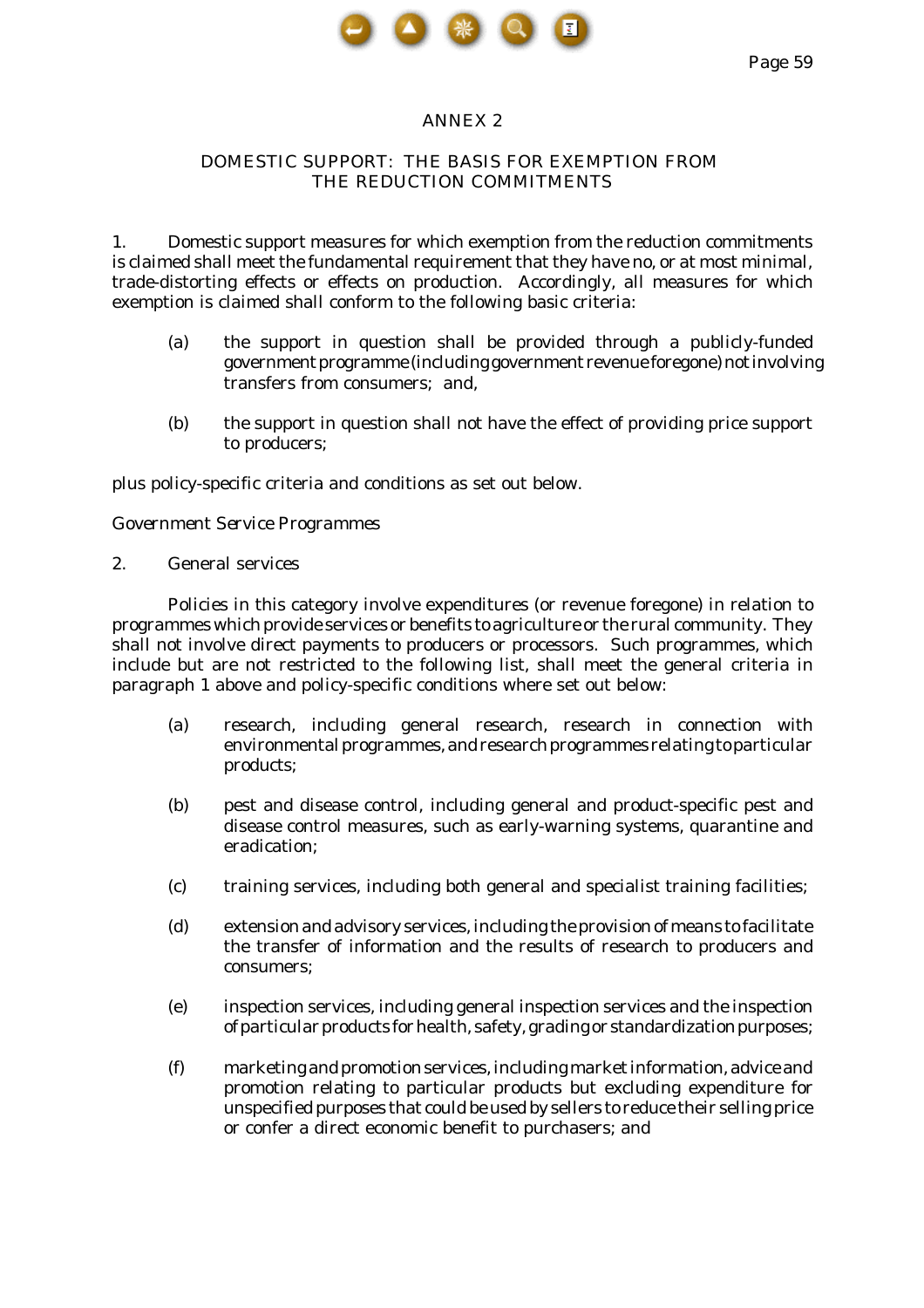

- (g) infrastructural services, including: electricity reticulation, roads and other means of transport, market and port facilities, water supply facilities, dams and drainage schemes, and infrastructural works associated with environmental programmes. In all cases the expenditure shall be directed to the provision or construction of capital works only, and shall exclude the subsidized provision of on-farm facilities other than for the reticulation of generally available public utilities. It shall not include subsidies to inputs or operating costs, or preferential user charges.
- 3. Public stockholding for food security purposes<sup>5</sup>

Expenditures (or revenue foregone) in relation to the accumulation and holding of stocks of products which form an integral part of a food security programme identified in national legislation. This may include government aid to private storage of products as part of such a programme.

> The volume and accumulation of such stocks shall correspond to predetermined targets related solely to food security. The process of stock accumulation and disposal shall be financially transparent. Food purchases by the government shall be made at current market prices and sales from food security stocks shall be made at no less than the current domestic market price for the product and quality in question.

4. Domestic food aid $6$ 

Expenditures (or revenue foregone) in relation to the provision of domestic food aid to sections of the population in need.

> Eligibility to receive the food aid shall be subject to clearly-defined criteria related to nutritional objectives. Such aid shall be in the form of direct provision of food to those concerned or the provision of means to allow eligible recipients to buy food either at market or at subsidized prices. Food purchases by the government shall be made at current market prices and the financing and administration of the aid shall be transparent.

5. Direct payments to producers

 $\overline{a}$ 

Support provided through direct payments (or revenue foregone, including payments in kind) to producers for which exemption from reduction commitments is claimed shall meet the basic criteria set out in paragraph 1 above, plus specific criteria applying to individual types of direct payment as set out in paragraphs 6 through 13 below. Where exemption from reduction is claimed for any existing or new type of direct payment other

<sup>5</sup>For the purposes of paragraph 3 of this Annex, governmental stockholding programmes for food security purposes in developing countries whose operation is transparent and conducted in accordance with officially published objective criteria or guidelines shall be considered to be in conformity with the provisions of this paragraph, including programmes under which stocks of foodstuffs for food security purposes are acquired and released at administered prices, provided that the difference between the acquisition price and the external reference price is accounted for in the AMS.

<sup>5 &</sup>amp; 6For the purposes of paragraphs 3 and 4 of this Annex, the provision of foodstuffs at subsidized prices with the objective of meeting food requirements of urban and rural poor in developing countries on a regular basis at reasonable prices shall be considered to be in conformity with the provisions of this paragraph.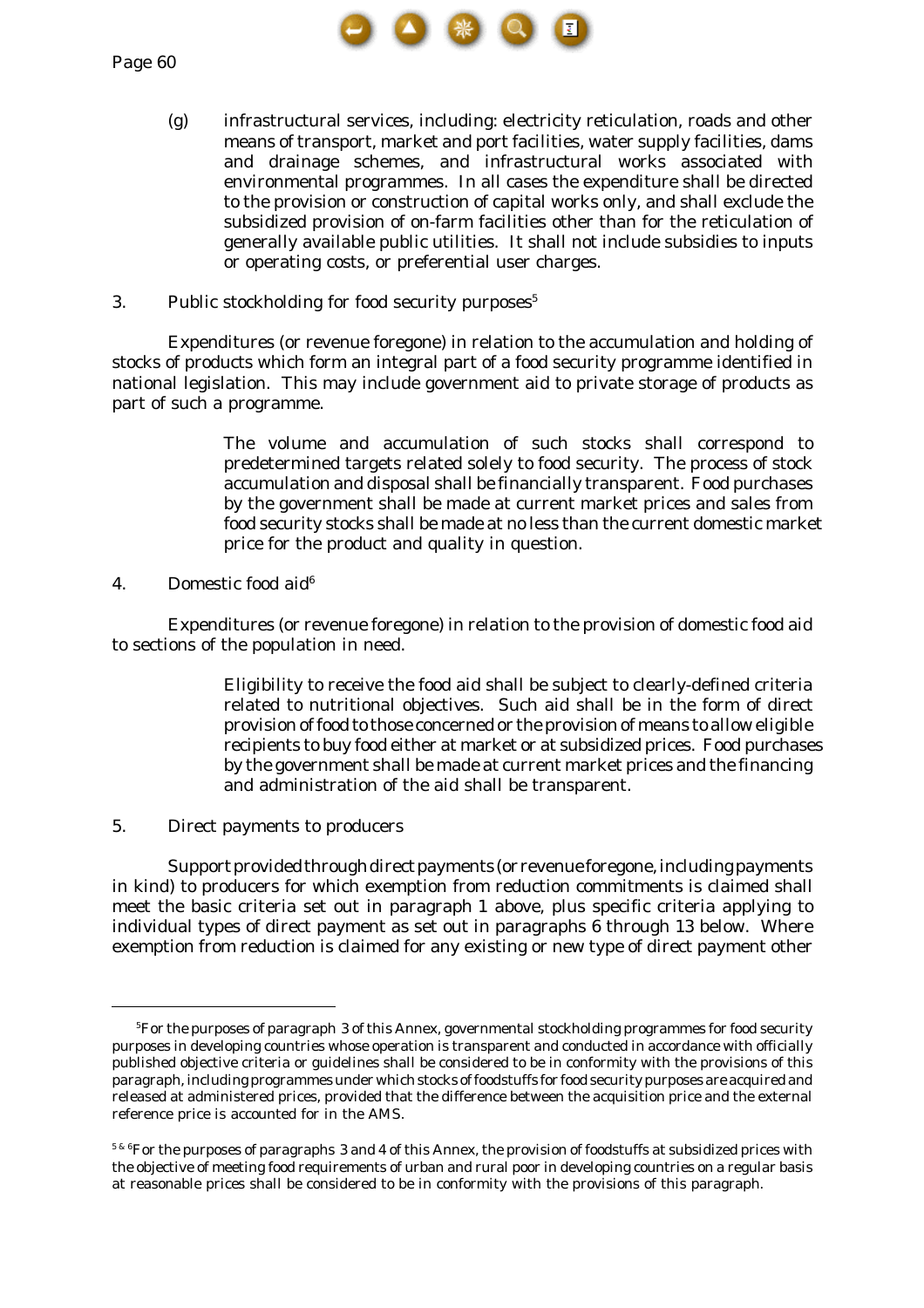

than those specified in paragraphs 6 through 13, it shall conform to criteria (b) through (e) in paragraph 6, in addition to the general criteria set out in paragraph 1.

- 6. Decoupled income support
	- (a) Eligibility for such payments shall be determined by clearly-defined criteria such as income, status as a producer or landowner, factor use or production level in a defined and fixed base period.
	- (b) The amount of such payments in any given year shall not be related to, or based on, the type or volume of production (including livestock units) undertaken by the producer in any year after the base period.
	- (c) The amount of such payments in any given year shall not be related to, or based on, the prices, domestic or international, applying to any production undertaken in any year after the base period.
	- (d) The amount of such payments in any given year shall not be related to, or based on, the factors of production employed in any year after the base period.
	- (e) No production shall be required in order to receive such payments.

7. Government financial participation in income insurance and income safety-net programmes

- (a) Eligibility for such payments shall be determined by an income loss, taking into account only income derived from agriculture, which exceeds 30 per cent of average gross income or the equivalent in net income terms (excluding any payments from the same or similar schemes) in the preceding three-year period or a three-year average based on the preceding five-year period, excluding the highest and the lowest entry. Any producer meeting this condition shall be eligible to receive the payments.
- (b) The amount of such payments shall compensate for less than 70 per cent of the producer's income loss in the year the producer becomes eligible to receive this assistance.
- (c) The amount of any such payments shall relate solely to income; it shall not relate to the type or volume of production (including livestock units) undertaken by the producer; or to the prices, domestic or international, applying to such production; or to the factors of production employed.
- (d) Where a producer receives in the same year payments under this paragraph and under paragraph 8 (relief from natural disasters), the total of such payments shall be less than 100 per cent of the producer's total loss.
- 8. Payments (made either directly or by way of government financial participation in crop insurance schemes) for relief from natural disasters
	- (a) Eligibility for such payments shall arise only following a formal recognition by government authorities that a natural or like disaster (including disease outbreaks, pest infestations, nuclear accidents, and war on the territory of the Member concerned) has occurred or is occurring; and shall be determined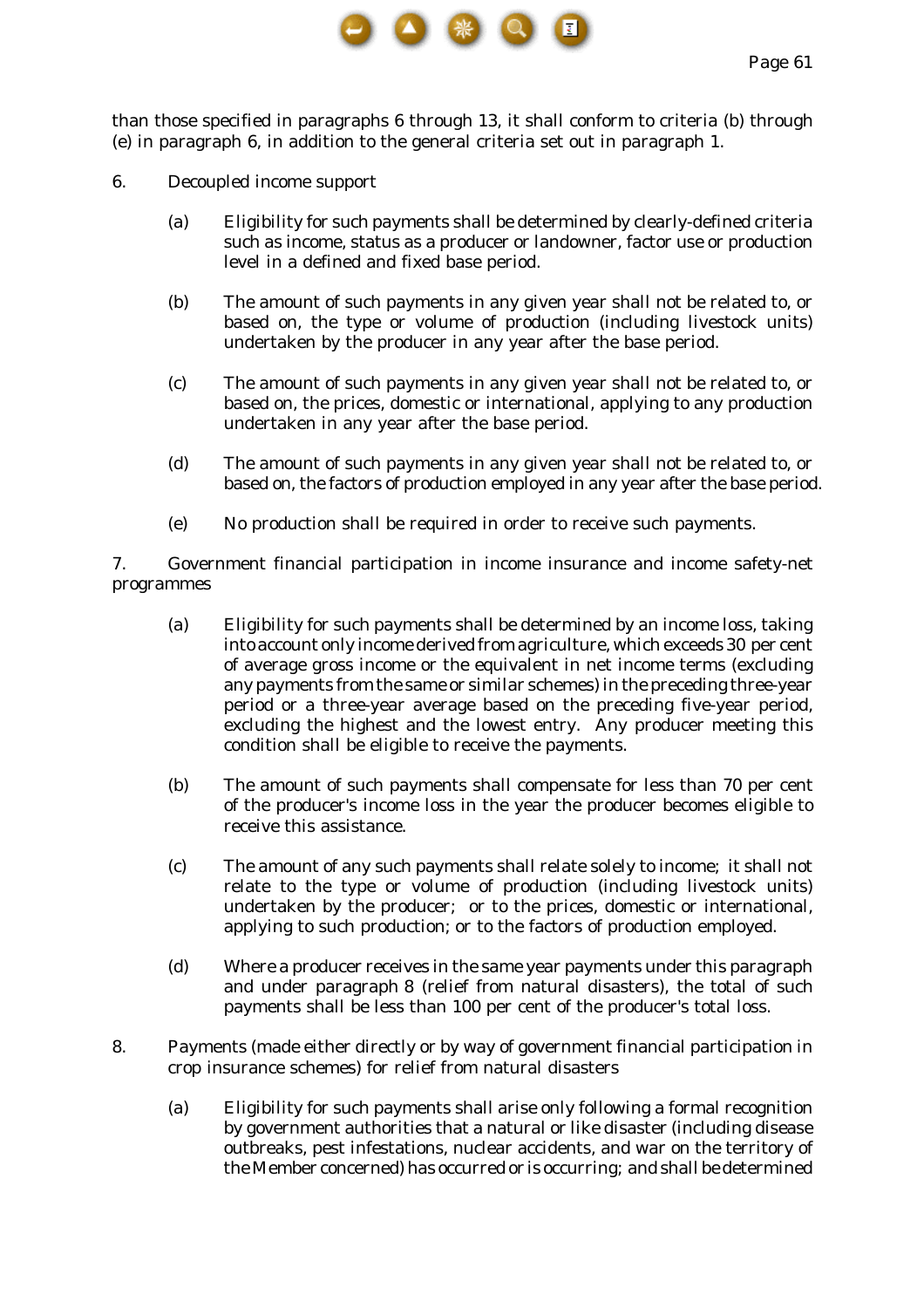

by a production loss which exceeds 30 per cent of the average of production in the preceding three-year period or a three-year average based on the preceding five-year period, excluding the highest and the lowest entry.

- (b) Payments made following a disaster shall be applied only in respect of losses of income, livestock (including payments in connection with the veterinary treatment of animals), land or other production factors due to the natural disaster in question.
- (c) Payments shall compensate for not more than the total cost of replacing such losses and shall not require or specify the type or quantity of future production.
- (d) Payments made during a disaster shall not exceed the level required to prevent or alleviate further loss as defined in criterion (b) above.
- (e) Where a producer receives in the same year payments under this paragraph and under paragraph 7 (income insurance and income safety-net programmes), the total of such payments shall be less than 100 per cent of the producer's total loss.
- 9. Structural adjustment assistance provided through producer retirement programmes
	- (a) Eligibility for such payments shall be determined by reference to clearly defined criteria in programmes designed to facilitate the retirement of persons engaged in marketable agricultural production, or their movement to nonagricultural activities.
	- (b) Payments shall be conditional upon the total and permanent retirement of the recipients from marketable agricultural production.
- 10. Structural adjustment assistance provided through resource retirement programmes
	- (a) Eligibility for such payments shall be determined by reference to clearly defined criteria in programmes designed to remove land or other resources, including livestock, from marketable agricultural production.
	- (b) Payments shall be conditional upon the retirement of land from marketable agricultural production for a minimum of three years, and in the case of livestock on its slaughter or definitive permanent disposal.
	- (c) Payments shall not require or specify any alternative use for such land or other resources which involves the production of marketable agricultural products.
	- (d) Payments shall not be related to either the type or quantity of production or to the prices, domestic or international, applying to production undertaken using the land or other resources remaining in production.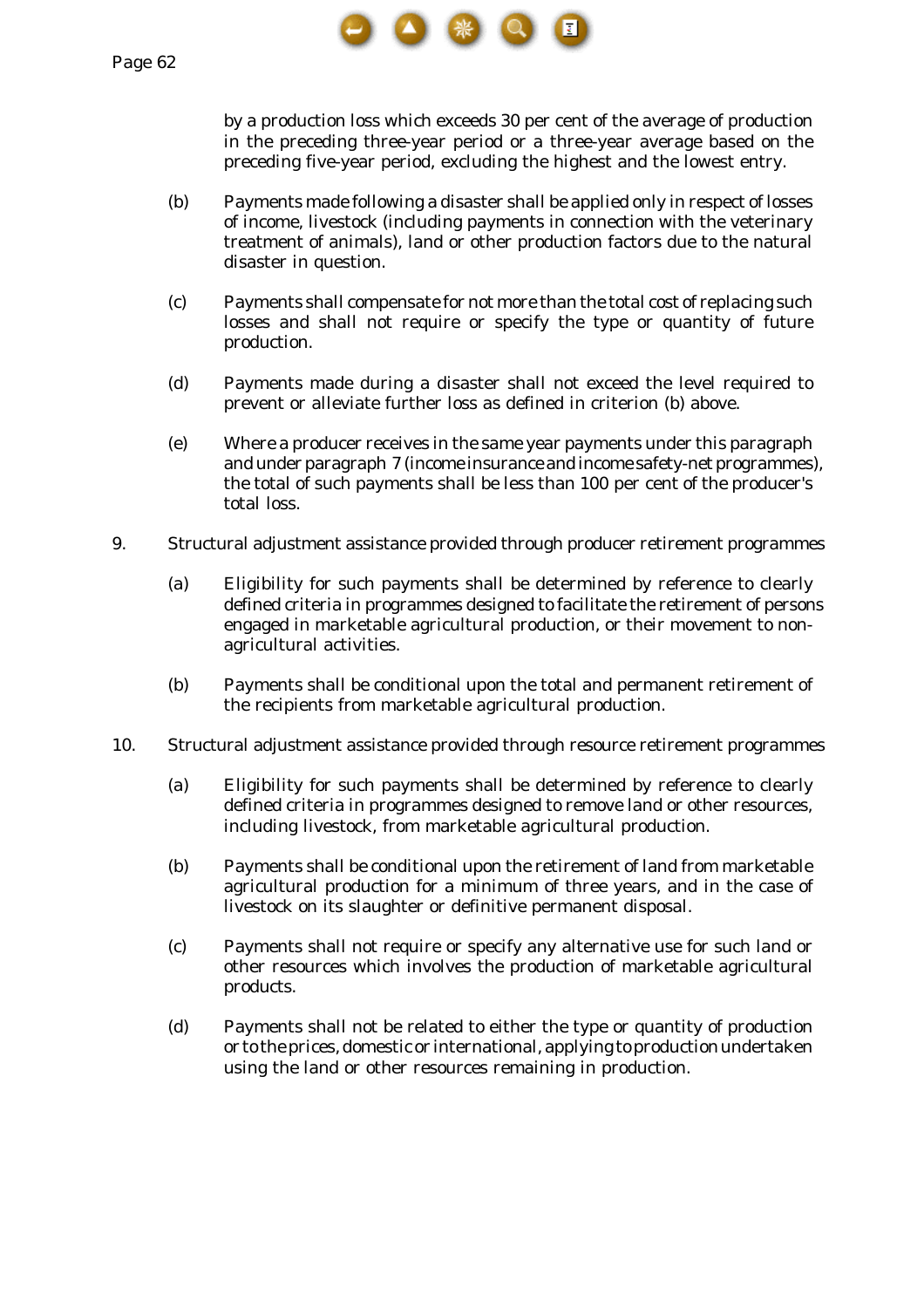

- 11. Structural adjustment assistance provided through investment aids
	- (a) Eligibility for such payments shall be determined by reference to clearlydefined criteria in government programmes designed to assist the financial or physical restructuring of a producer's operations in response to objectively demonstrated structural disadvantages. Eligibility for such programmes may also be based on a clearly-defined government programme for the reprivatization of agricultural land.
	- (b) The amount of such payments in any given year shall not be related to, or based on, the type or volume of production (including livestock units) undertaken by the producer in any year after the base period other than as provided for under criterion (e) below.
	- (c) The amount of such payments in any given year shall not be related to, or based on, the prices, domestic or international, applying to any production undertaken in any year after the base period.
	- (d) The payments shall be given only for the period of time necessary for the realization of the investment in respect of which they are provided.
	- (e) The payments shall not mandate or in any way designate the agricultural products to be produced by the recipients except to require them not to produce a particular product.
	- (f) The payments shall be limited to the amount required to compensate for the structural disadvantage.
- 12. Payments under environmental programmes
	- (a) Eligibility for such payments shall be determined as part of a clearly-defined government environmental or conservation programme and be dependent on the fulfilment of specific conditions under the government programme, including conditions related to production methods or inputs.
	- (b) The amount of payment shall be limited to the extra costs or loss of income involved in complying with the government programme.
- 13. Payments under regional assistance programmes
	- (a) Eligibility for such payments shall be limited to producers in disadvantaged regions. Each such region must be a clearly designated contiguous geographical area with a definable economic and administrative identity, considered as disadvantaged on the basis of neutral and objective criteria clearly spelt out in law or regulation and indicating that the region's difficulties arise out of more than temporary circumstances.
	- (b) The amount of such payments in any given year shall not be related to, or based on, the type or volume of production (including livestock units) undertaken by the producer in any year after the base period other than to reduce that production.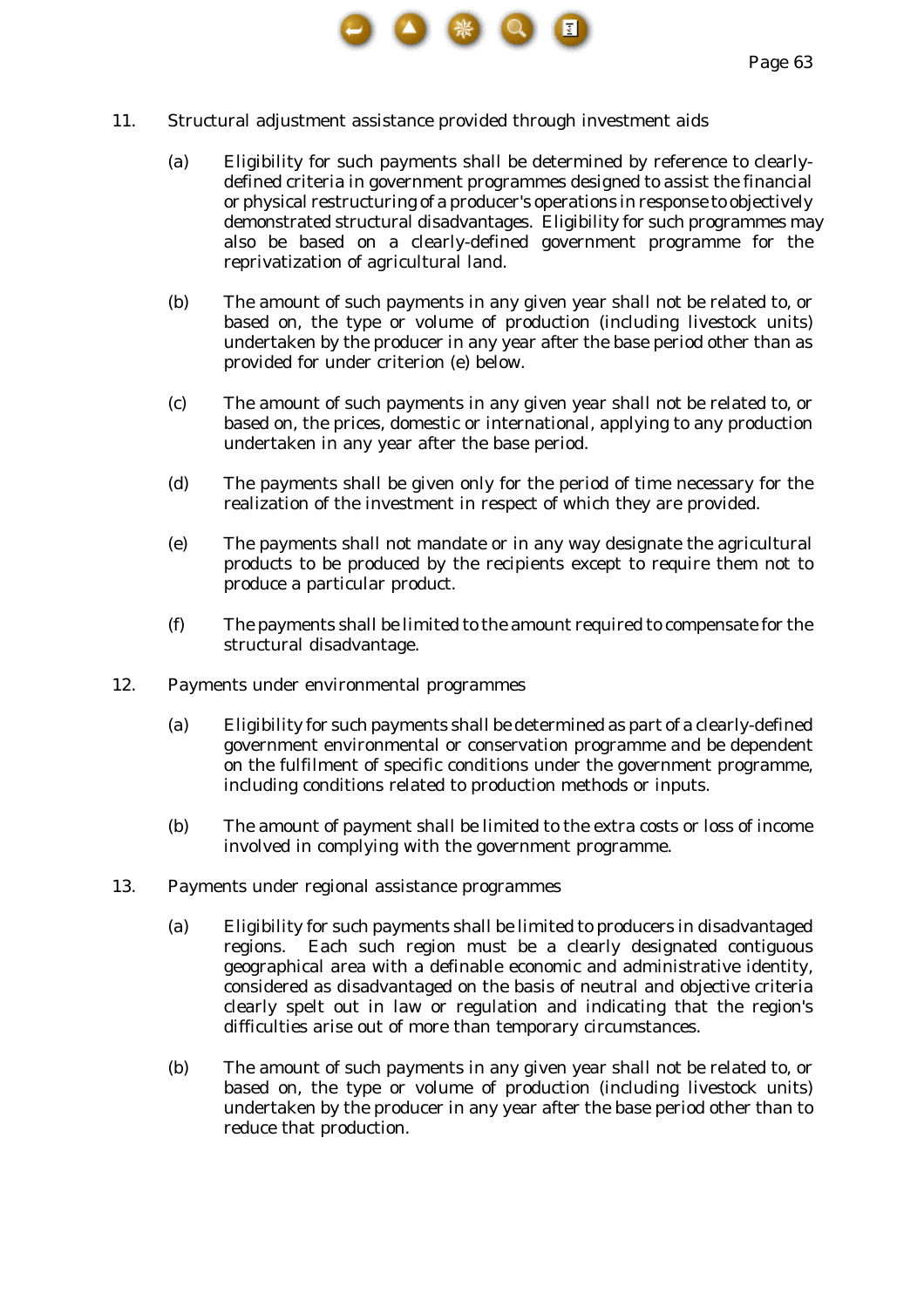

- (c) The amount of such payments in any given year shall not be related to, or based on, the prices, domestic or international, applying to any production undertaken in any year after the base period.
- (d) Payments shall be available only to producers in eligible regions, but generally available to all producers within such regions.
- (e) Where related to production factors, payments shall be made at a degressive rate above a threshold level of the factor concerned.
- (f) The payments shall be limited to the extra costs or loss of income involved in undertaking agricultural production in the prescribed area.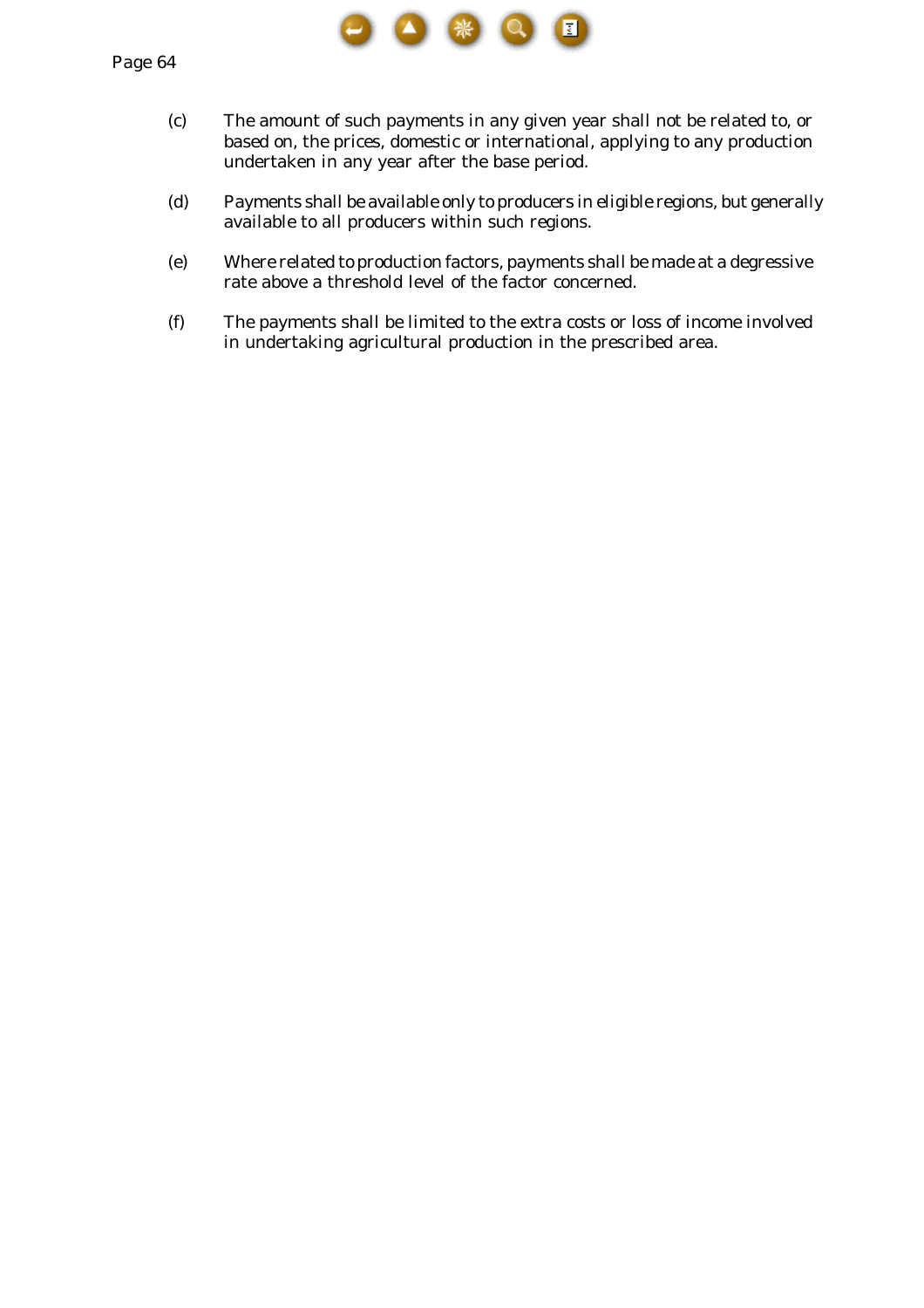

# ANNEX 3

### DOMESTIC SUPPORT: CALCULATION OF AGGREGATE MEASUREMENT OF SUPPORT

1. Subject to the provisions of Article 6, an Aggregate Measurement of Support (AMS) shall be calculated on a product-specific basis for each basic agricultural product receiving market price support, non-exempt direct payments, or any other subsidy not exempted from the reduction commitment ("other non-exempt policies"). Support which is non-product specific shall be totalled into one non-product-specific AMS in total monetary terms.

2. Subsidies under paragraph 1 shall include both budgetary outlays and revenue foregone by governments or their agents.

3. Support at both the national and sub-national level shall be included.

4. Specific agricultural levies or fees paid by producers shall be deducted from the AMS.

5. The AMS calculated as outlined below for the base period shall constitute the base level for the implementation of the reduction commitment on domestic support.

6. For each basic agricultural product, a specific AMS shall be established, expressed in total monetary value terms.

7. The AMS shall be calculated as close as practicable to the point of first sale of the basic agricultural product concerned. Measures directed at agricultural processors shall be included to the extent that such measures benefit the producers of the basic agricultural products.

8. Market price support: market price support shall be calculated using the gap between a fixed external reference price and the applied administered price multiplied by the quantity of production eligible to receive the applied administered price. Budgetary payments made to maintain this gap, such as buying-in or storage costs, shall not be included in the AMS.

9. The fixed external reference price shall be based on the years 1986 to 1988 and shall generally be the average f.o.b. unit value for the basic agricultural product concerned in a net exporting country and the average c.i.f. unit value for the basic agricultural product concerned in a net importing country in the base period. The fixed reference price may be adjusted for quality differences as necessary.

10. Non-exempt direct payments: non-exempt direct payments which are dependent on a price gap shall be calculated either using the gap between the fixed reference price and the applied administered price multiplied by the quantity of production eligible to receive the administered price, or using budgetary outlays.

11. The fixed reference price shall be based on the years 1986 to 1988 and shall generally be the actual price used for determining payment rates.

12. Non-exempt direct payments which are based on factors other than price shall be measured using budgetary outlays.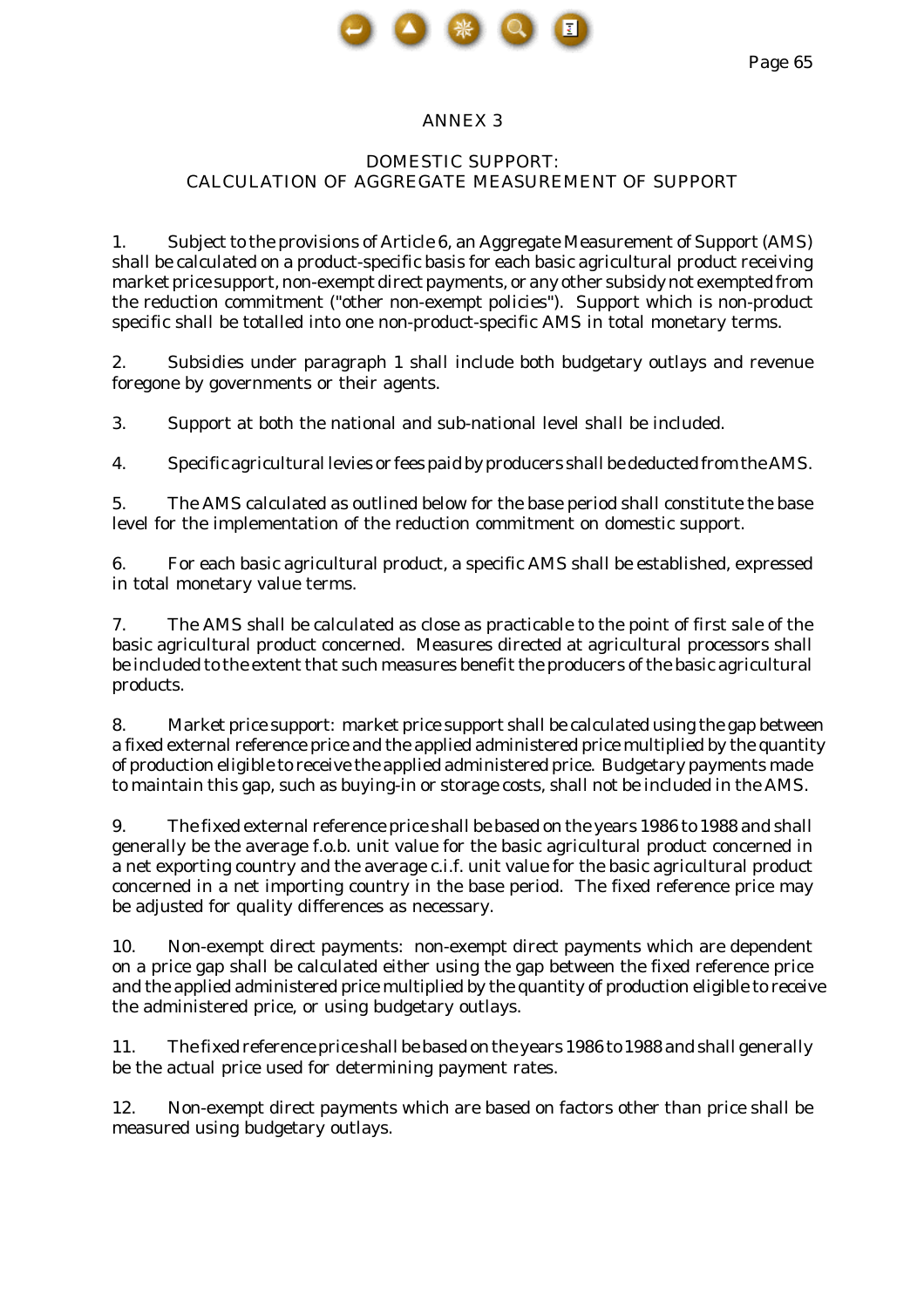

13. Other non-exempt measures, including input subsidies and other measures such as marketing-cost reduction measures: the value of such measures shall be measured using government budgetary outlays or, where the use of budgetary outlays does not reflect the full extent of the subsidy concerned, the basis for calculating the subsidy shall be the gap between the price of the subsidized good or service and a representative market price for a similar good or service multiplied by the quantity of the good or service.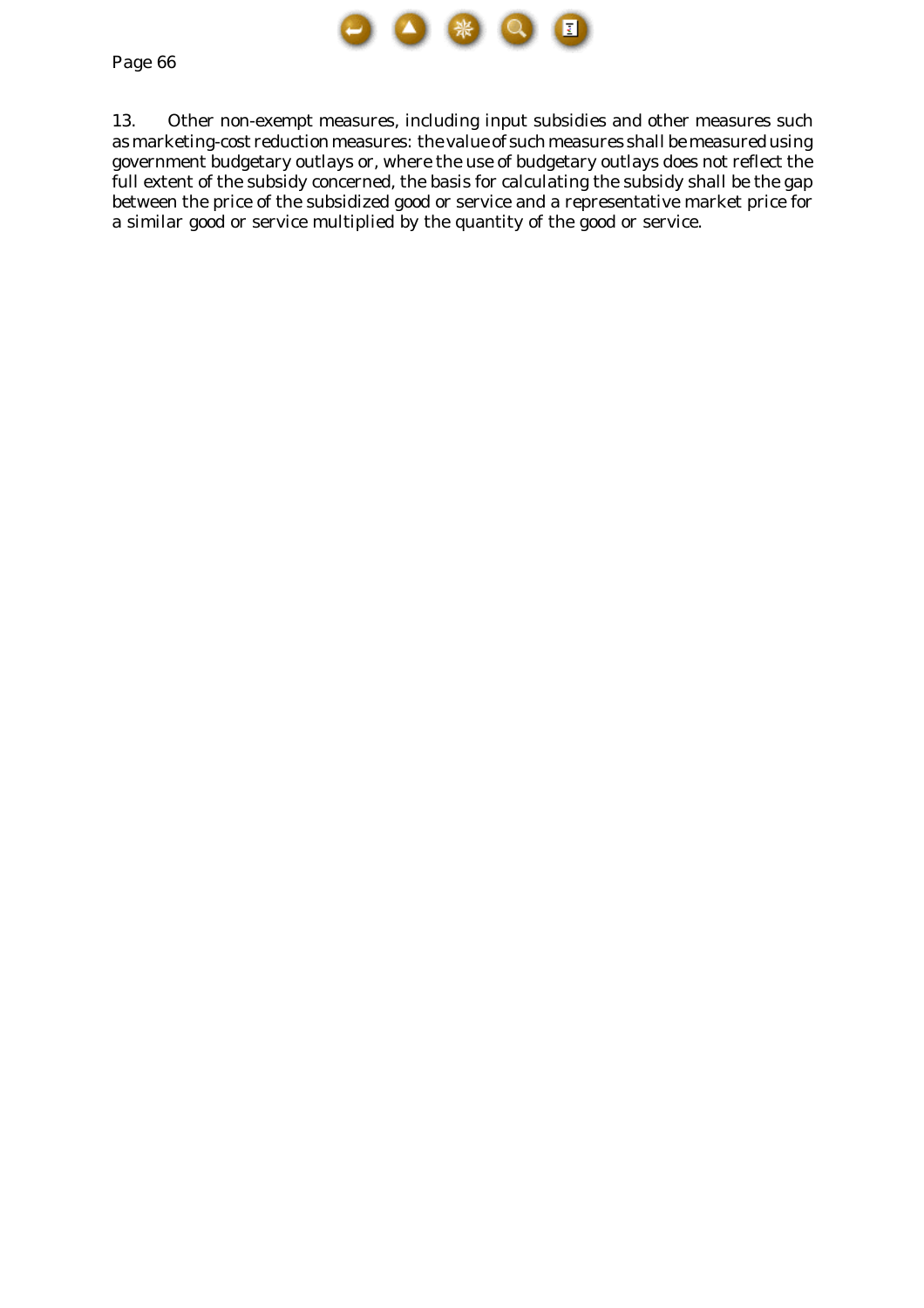

#### ANNEX 4

#### DOMESTIC SUPPORT: CALCULATION OF EQUIVALENT MEASUREMENT OF SUPPORT

1. Subject to the provisions of Article 6, equivalent measurements of support shall be calculated in respect of all basic agricultural products where market price support as defined in Annex 3 exists but for which calculation of this component of the AMS is not practicable. For such products the base level for implementation of the domestic support reduction commitments shall consist of a market price support component expressed in terms of equivalent measurements of support under paragraph 2 below, as well as any non-exempt direct payments and other non-exempt support, which shall be evaluated as provided for under paragraph 3 below. Support at both national and sub-national level shall be included.

2. The equivalent measurements of support provided for in paragraph 1 shall be calculated on a product-specific basis for all basic agricultural products as close as practicable to the point of first sale receiving market price support and for which the calculation of the market price support component of the AMS is not practicable. For those basic agricultural products, equivalent measurements of market price support shall be made using the applied administered price and the quantity of production eligible to receive that price or, where this is not practicable, on budgetary outlays used to maintain the producer price.

3. Where basic agricultural products falling under paragraph 1 are the subject of nonexempt direct payments or any other product-specific subsidy not exempted from the reduction commitment, the basis for equivalent measurements of support concerning these measures shall be calculations as for the corresponding AMS components (specified in paragraphs 10 through 13 of Annex 3).

4. Equivalent measurements of support shall be calculated on the amount of subsidy as close as practicable to the point of first sale of the basic agricultural product concerned. Measures directed at agricultural processors shall be included to the extent that such measures benefit the producers of the basic agricultural products. Specific agricultural levies or fees paid by producers shall reduce the equivalent measurements of support by a corresponding amount.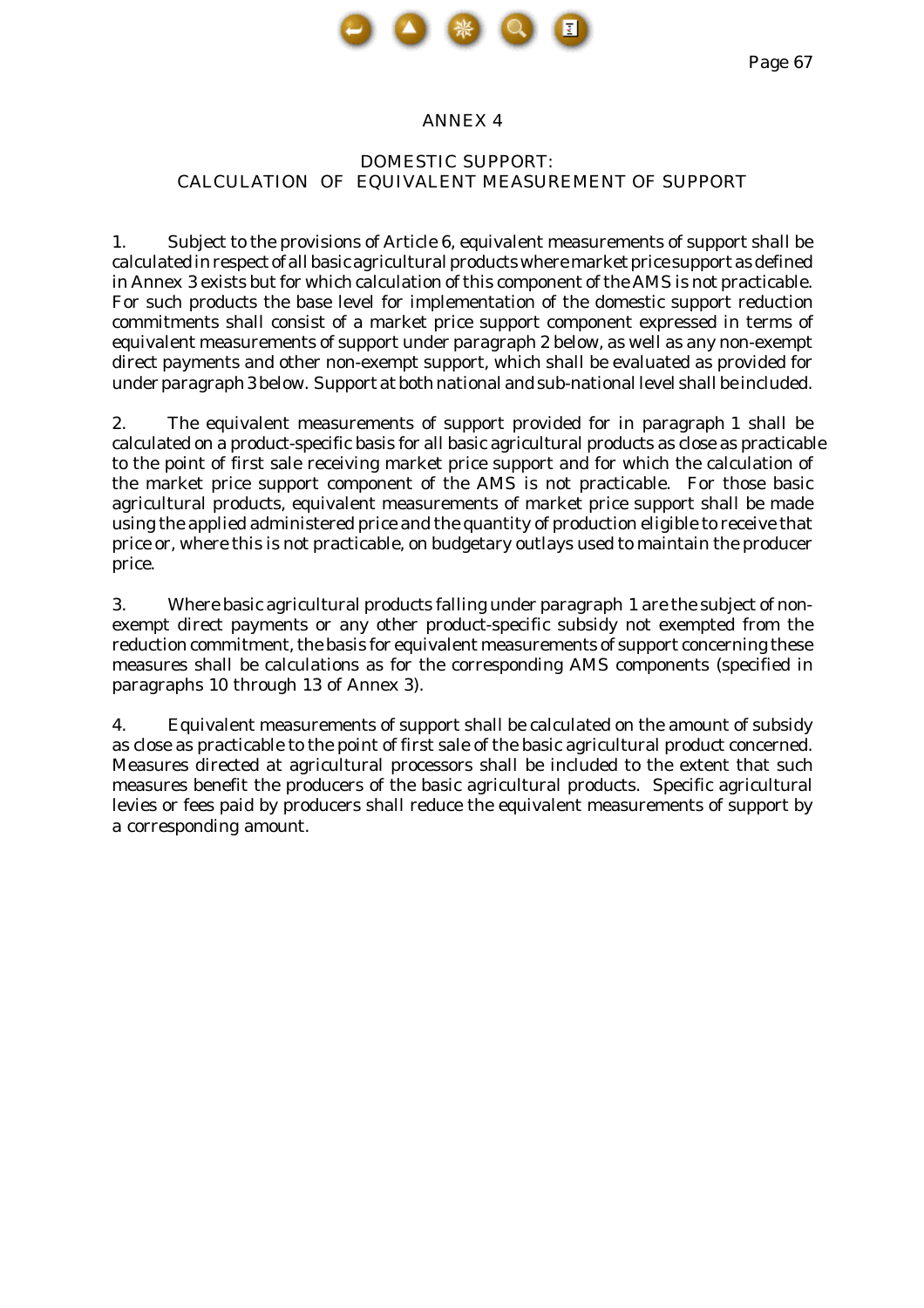

### ANNEX 5

# SPECIAL TREATMENT WITH RESPECT TO PARAGRAPH 2 OF ARTICLE 4

#### *Section A*

1. The provisions of paragraph 2 of Article 4 shall not apply with effect from the entry into force of the WTO Agreement to any primary agricultural product and its worked and/or prepared products ("designated products") in respect of which the following conditions are complied with (hereinafter referred to as "special treatment"):

- (a) imports of the designated products comprised less than 3 per cent of corresponding domestic consumption in the base period 1986-1988 ("the base period");
- (b) no export subsidies have been provided since the beginning of the base period for the designated products;
- (c) effective production-restricting measures are applied to the primary agricultural product;
- (d) such products are designated with the symbol "ST-Annex 5" in Section I-B of Part I of a Member's Schedule annexed to the Marrakesh Protocol, as being subject to special treatment reflecting factors of non-trade concerns, such as food security and environmental protection; and
- (e) minimum access opportunities in respect of the designated products correspond, as specified in Section I-B of Part I of the Schedule of the Member concerned, to 4 per cent of base period domestic consumption of the designated products from the beginning of the first year of the implementation period and, thereafter, are increased by 0.8 per cent of corresponding domestic consumption in the base period per year for the remainder of the implementation period.

2. At the beginning of any year of the implementation period a Member may cease to apply special treatment in respect of the designated products by complying with the provisions of paragraph 6. In such a case, the Member concerned shall maintain the minimum access opportunities already in effect at such time and increase the minimum access opportunities by 0.4 per cent of corresponding domestic consumption in the base period per year for the remainder of the implementation period. Thereafter, the level of minimum access opportunities resulting from this formula in the final year of the implementation period shall be maintained in the Schedule of the Member concerned.

3. Any negotiation on the question of whether there can be a continuation of the special treatment as set out in paragraph 1 after the end of the implementation period shall be completed within the time-frame of the implementation period itself as a part of the negotiations set out in Article 20 of this Agreement, taking into account the factors of nontrade concerns.

4. If it is agreed as a result of the negotiation referred to in paragraph 3 that a Member may continue to apply the special treatment, such Member shall confer additional and acceptable concessions as determined in that negotiation.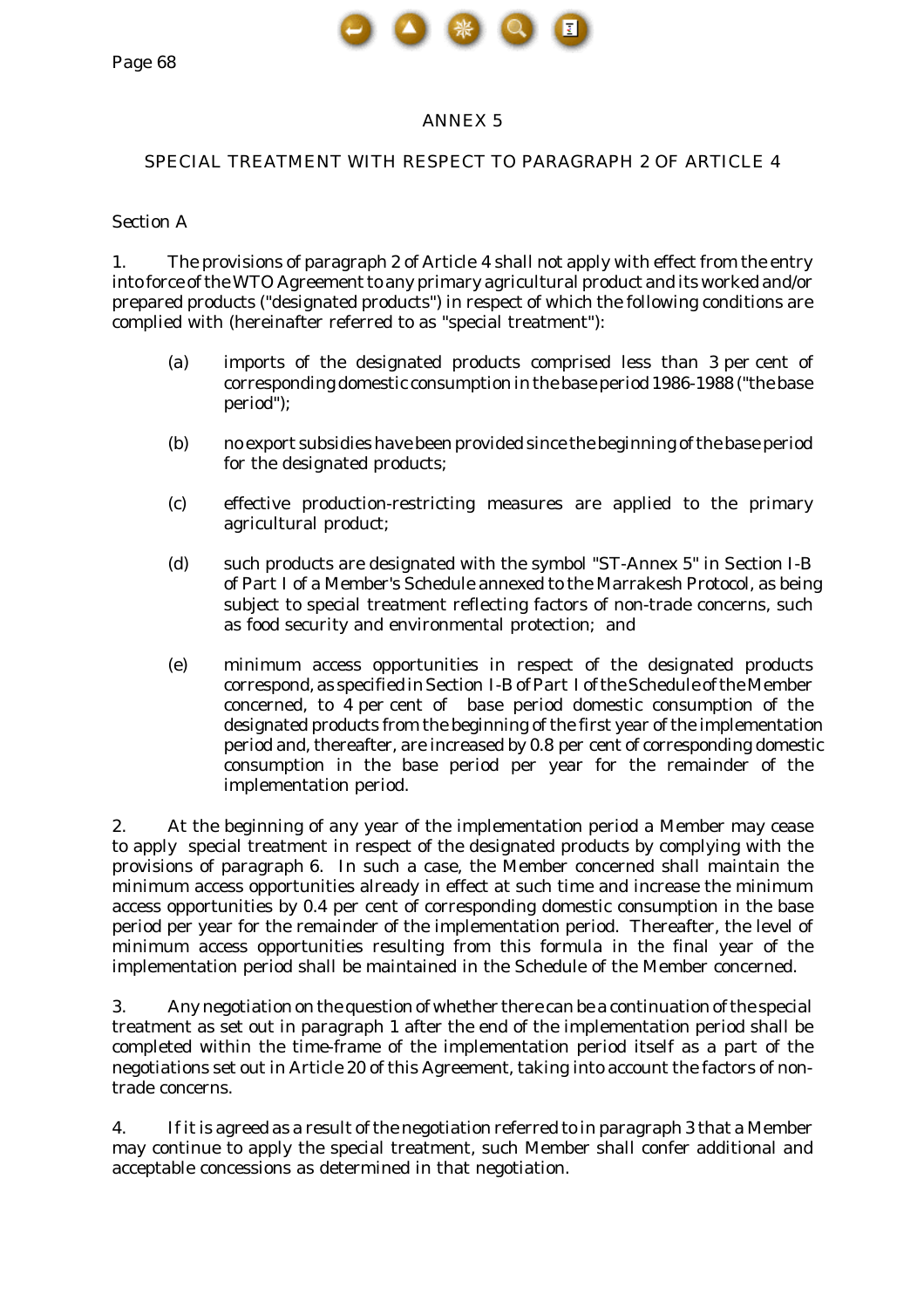

5. Where the special treatment is not to be continued at the end of the implementation period, the Member concerned shall implement the provisions of paragraph 6. In such a case, after the end of the implementation period the minimum access opportunities for the designated products shall be maintained at the level of 8 per cent of corresponding domestic consumption in the base period in the Schedule of the Member concerned.

6. Border measures other than ordinary customs duties maintained in respect of the designated products shall become subject to the provisions of paragraph 2 of Article 4 with effect from the beginning of the year in which the special treatment ceases to apply. Such products shall be subject to ordinary customs duties, which shall be bound in the Schedule of the Member concerned and applied, from the beginning of the year in which special treatment ceases and thereafter, at such rates as would have been applicable had a reduction of at least 15 per cent been implemented over the implementation period in equal annual instalments. These duties shall be established on the basis of tariff equivalents to be calculated in accordance with the guidelines prescribed in the attachment hereto.

### *Section B*

7. The provisions of paragraph 2 of Article 4 shall also not apply with effect from the entry into force of the WTO Agreement to a primary agricultural product that is the predominant staple in the traditional diet of a developing country Member and in respect of which the following conditions, in addition to those specified in paragraph 1(a) through 1(d), as they apply to the products concerned, are complied with:

- (a) minimum access opportunities in respect of the products concerned, as specified in Section I-B of Part I of the Schedule of the developing country Member concerned, correspond to 1 per cent of base period domestic consumption of the products concerned from the beginning of the first year of the implementation period and are increased in equal annual instalments to 2 per cent of corresponding domestic consumption in the base period at the beginning of the fifth year of the implementation period. From the beginning of the sixth year of the implementation period, minimum access opportunities in respect of the products concerned correspond to 2 per cent of corresponding domestic consumption in the base period and are increased in equal annual instalments to 4 per cent of corresponding domestic consumption in the base period until the beginning of the 10th year. Thereafter, the level of minimum access opportunities resulting from this formula in the 10th year shall be maintained in the Schedule of the developing country Member concerned;
- (b) appropriate market access opportunities have been provided for in other products under this Agreement.

8. Any negotiation on the question of whether there can be a continuation of the special treatment as set out in paragraph 7 after the end of the 10th year following the beginning of the implementation period shall be initiated and completed within the time-frame of the 10th year itself following the beginning of the implementation period.

9. If it is agreed as a result of the negotiation referred to in paragraph 8 that a Member may continue to apply the special treatment, such Member shall confer additional and acceptable concessions as determined in that negotiation.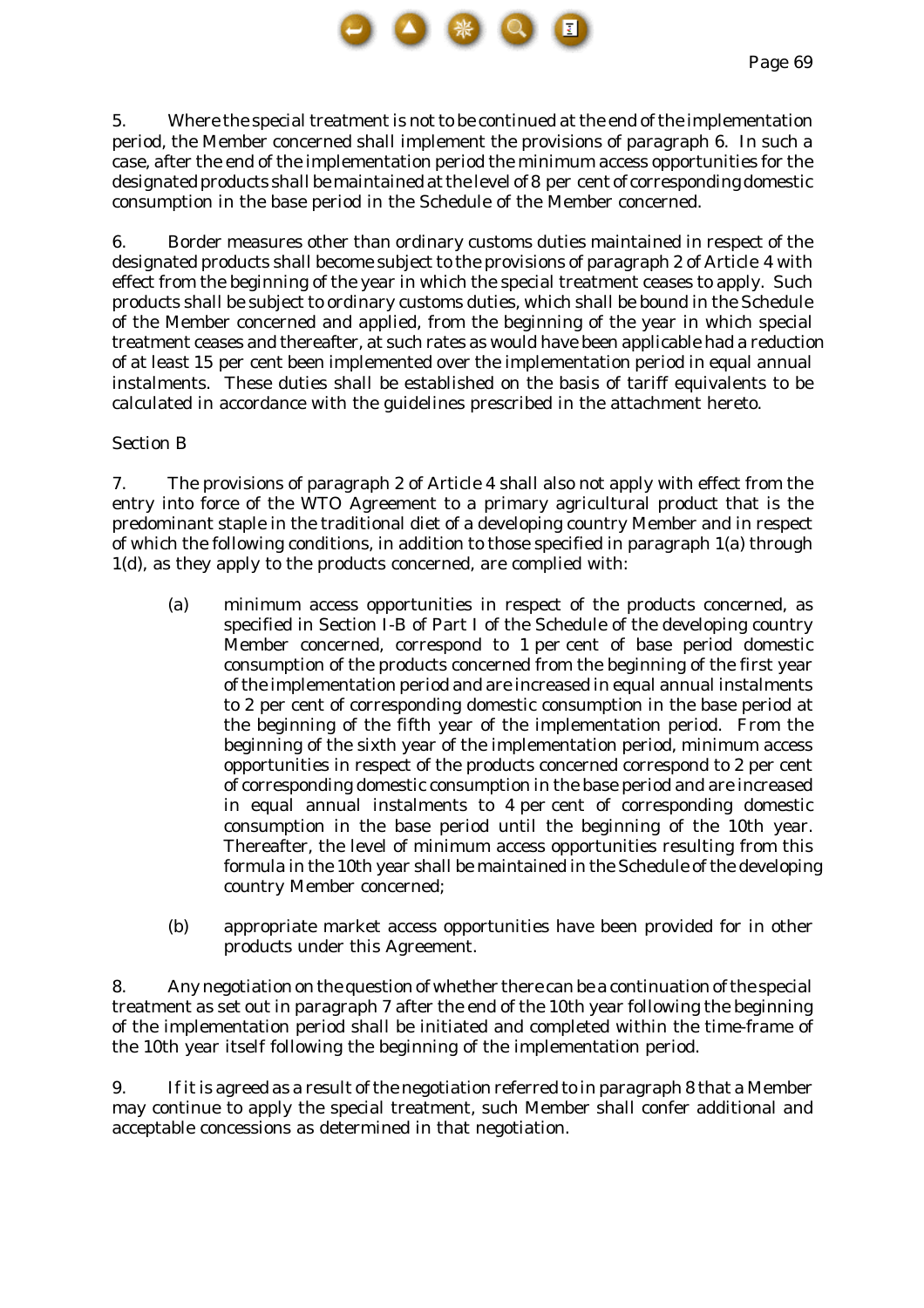

10. In the event that special treatment under paragraph 7 is not to be continued beyond the 10th year following the beginning of the implementation period, the products concerned shall be subject to ordinary customs duties, established on the basis of a tariff equivalent to be calculated in accordance with the guidelines prescribed in the attachment hereto, which shall be bound in the Schedule of the Member concerned. In other respects, the provisions of paragraph 6 shall apply as modified by the relevant special and differential treatment accorded to developing country Members under this Agreement.